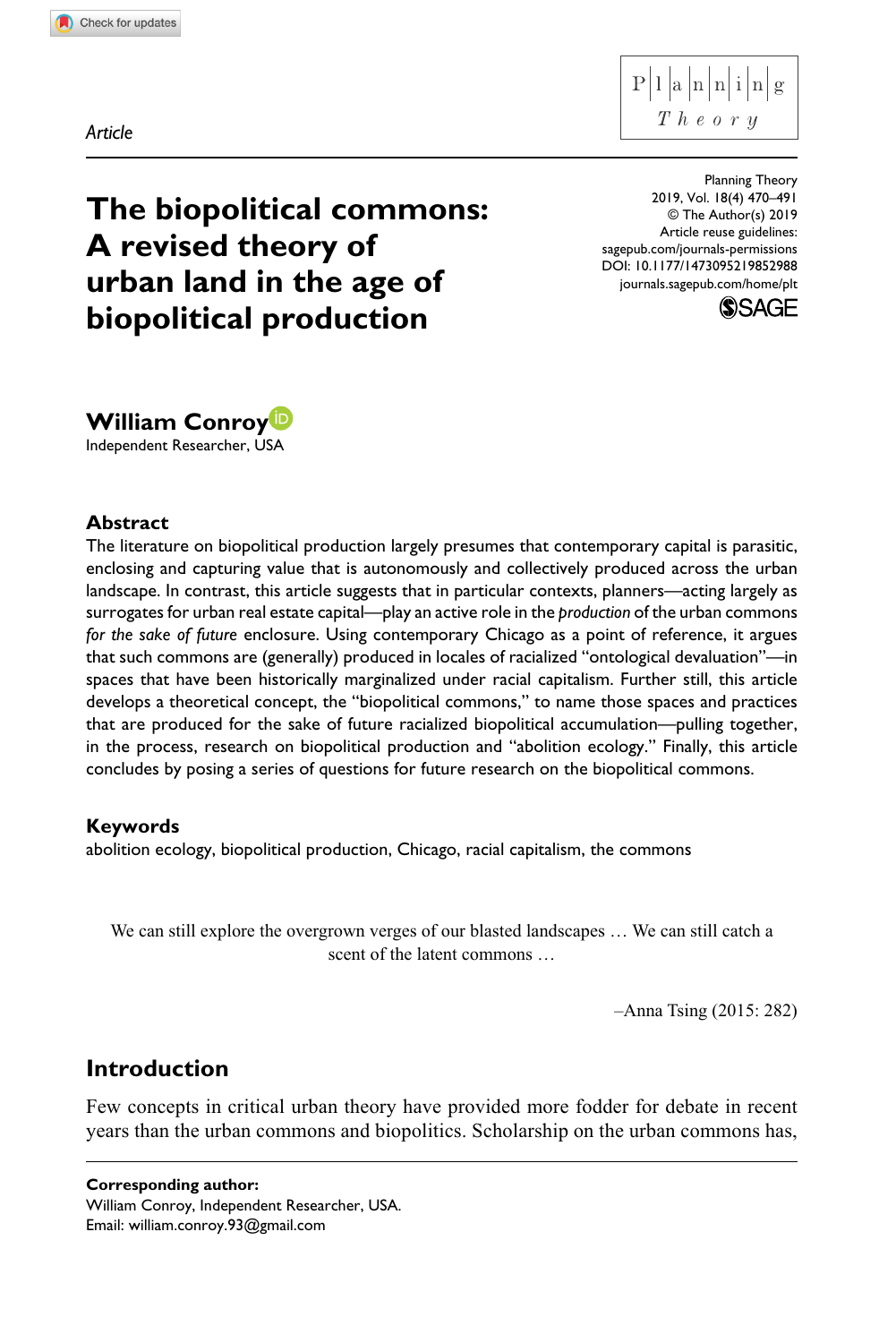for its part, been at pains to demonstrate how the "contraction of urban public spaces and their privatization" (Mattei and Quarta, 2015: 304) has been met with resistance and the collective reclamation of shared urban resources. In the process, this work has gone well beyond foundational research on common-pool natural resources—and institutionalist insights on the design principles that determine their successful governance (Cox et al., 2010). In some cases, this work has stretched the concept of the commons in order to describe the collective (im)material urban resources that can hardly "be crystallized" and privatized by capital (Mattei and Quarta, 2015: 319–320). And yet, in spite of this wide-ranging scholarship, vigorous debate remains even at the most basic level regarding the urban commons. Hotly contested questions include: are the urban commons a resource or a practice? Are they distinct from other, ostensibly "non-urban" commons? Are the urban commons necessarily "subtractable," like other common-pool natural resources? And, finally, how do the urban commons specifically relate to urban public space and urban accumulation?

Biopolitics, as a concept, has been similarly stretched, having also taken center stage in numerous debates in critical urban theory. Scholars drawing on Foucault adopt his understanding that biopolitics is a *modern* technology, distinct from sovereign power. For them, biopower seeks to "qualify, measure, appraise, and hierarchize [human life], rather than display itself in its murderous splendor" (Foucault, 1978: 144); biopower seeks to know, invest, and control life itself, with the "body as one pole and the population as the other" (Foucault, 2003, quoted in Anderson, 2012: 28). And yet, for those that draw on Agamben, sovereign power is *necessarily* biopolitical, such that biopolitics represents not a break in the history of the Western state but its foundation; and, further still, those inspired by Haraway—to say nothing of Esposito, Mbembe, and others—take a different approach, urging us to attend to the ways in which biopolitics constructs and maintains "the boundaries for what may count as self and other" (Haraway, 2013: 275). These wide-ranging foundational debates on the nature of biopolitics have led urbanists to question a similarly wide-ranging set of empirical issues: why particular subjects are rendered immobile and relegated to zones of urban "indistinction" (Diken, 2004: 85); the relationship between the "late modern" urban security apparatus and ethno-sectarian violence (Gregory, 2008); and the forced dispossession and "coercive classification of people and spaces" under apartheid's "racial-spatial fix" (cf. Chari, 2017)—to name just a few examples.

To recall these wide-ranging biopolitical concerns—and to recall the many debates and questions that surround the urban commons—is *not* to suggest that this article will speak to these vast literatures; in fact, just the opposite. While acknowledging this broad and complex set of debates and concerns, this article seeks to make a modest contribution to thinking on biopolitics and the urban commons, employing a very particular reading of both concepts.

As will be discussed in more depth below, this article generally uses autonomist Marxist work on "biopolitical production" as a theoretical point of departure. In this literature, the commons<sup>1</sup> is used to name not only the "common wealth" of the material world—its forests, soil, and air—but also those (im)material shared resources that are collectively (re)produced throughout the course of everyday life, and which (purportedly) form the basis for contemporary capital accumulation. These shared resources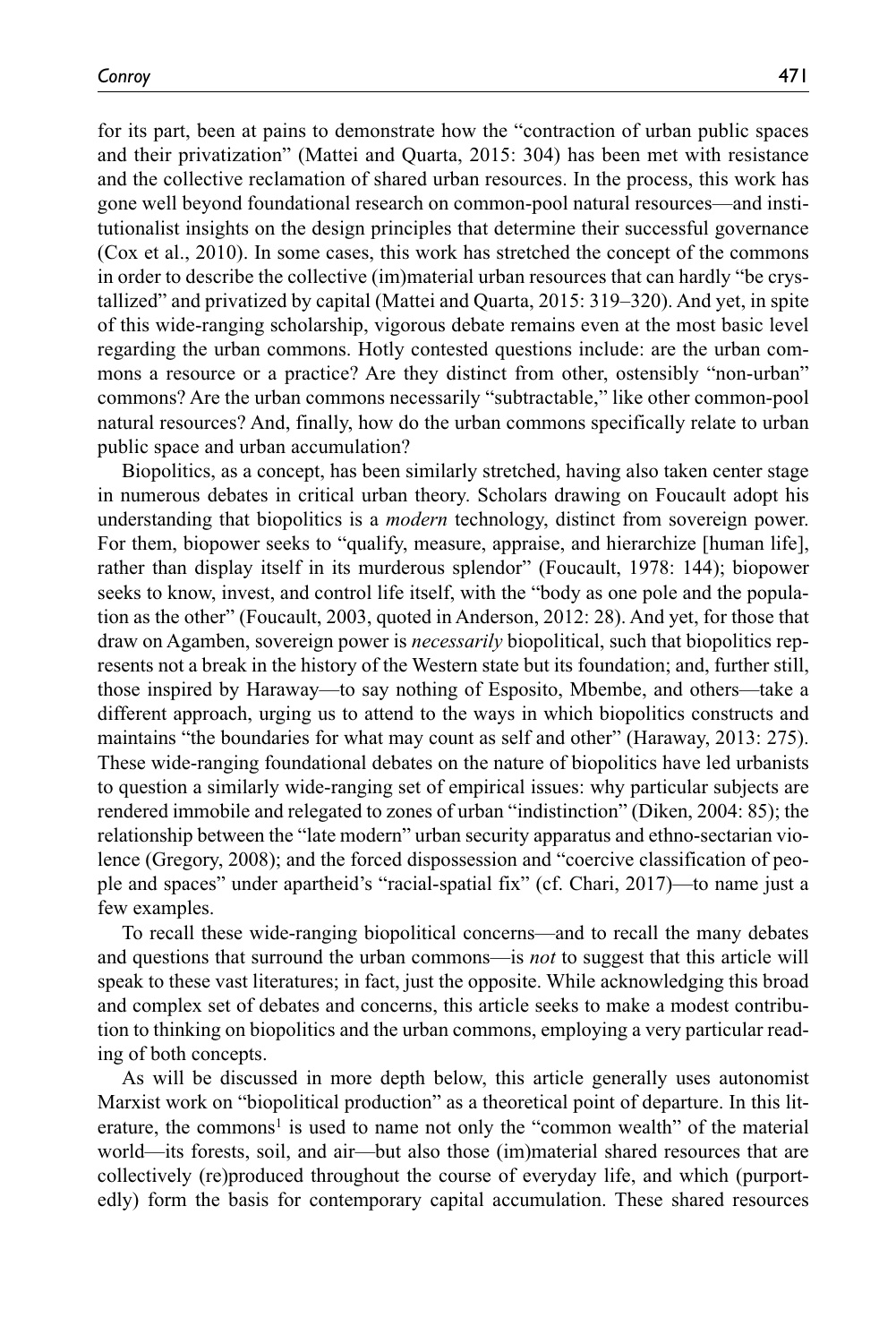include knowledges, languages, affects, images, and more—which are understood as increasingly produced across the urban landscape. Meanwhile, biopolitics, in this literature, is employed to describe the ways in which contemporary capitalism—under which "the distinctions between material and immaterial labor, production and reproduction, [and] work and leisure" are increasingly blurred (Tierney, 2016: 54)—entails the production of subjectivities.

Nevertheless, in spite of this article's inheritance of these concepts from work on biopolitical production, its primary theoretical objective is to problematize this literature. Specifically, this article will complicate the notion—often articulated by scholars like Hardt and Negri (see Hardt and Negri, 2009)—that post-Fordist urban accumulation is simply parasitic, linearly enclosing and capturing the autonomously produced value of the urban commons. It will draw briefly on case studies from the Chicago neighborhoods of Englewood and Pilsen to do so, suggesting that this linear reading of the enclosure of the collectively produced "'externalities' embedded in the surrounding metropolitan terrain" (Hardt and Negri, 2009: 251) fails to adequately explain what is occurring in those two neighborhoods. In those specifically *racialized* milieus, city planners—working in many ways as surrogates for private real estate capital—play (and have played) an active role in the *production* of the commons *for the sake of future enclosure and capture.* Building on this insight, this article will attempt to introduce a speculative theoretical concept—the "biopolitical commons"<sup>2</sup> in order to name the spaces (and modes of collective governance and engagement) that are produced in these contexts. In the process, it will also suggest that the concept of the biopolitical commons allows us to transcend the limitations of thinking on biopolitical production by reconciling this literature with work on the urban political ecology of racial capitalism or "abolition ecology" (see Heynen, 2016). Finally, this article will close by posing a series of questions so as to provide an agenda for future work on the biopolitical commons.

## **Two cases from Chicago**

Chicago provides the initial fodder for this critique of biopolitical production, not least due to the fact that—in the language of Dawson (2019)—it is an "extreme city." Extreme cities are urban spaces "of stark economic inequality" (Dawson, 2019: 6) that stand as material representations of a system that "does not develop in a linear fashion but rather produces zones of abject poverty cheek-by-jowl with sites of shocking affluence" (Dawson, 2019: 12). As an extreme city—with particularly pernicious forms of racialized inequality—Chicago thus allows us to identify how processes of ostensibly parasitic and uniform modes of post-Fordist urban enclosure vary across the vastly uneven terrain of urban space. Chicago, which has operated as an enduring site of empirical concern over the past several decades of urban studies due precisely to its "extremeness,"3 allows us to probe whether or not this mode of accumulation permutates across such a landscape.

With this eye toward differentiation, we are disposed to recognize that many of Chicago's Black and Latinx neighborhoods—on the South and West Sides, and the Northwest and Lower West Sides, respectively—are today home to a new form of racialized economic activity; a form of economic activity which re-articulates, and advances, "traditional" modes of urban racial capitalism by re-centering the place of the urban commons in that process. Specifically, city policy in these largely low-income contexts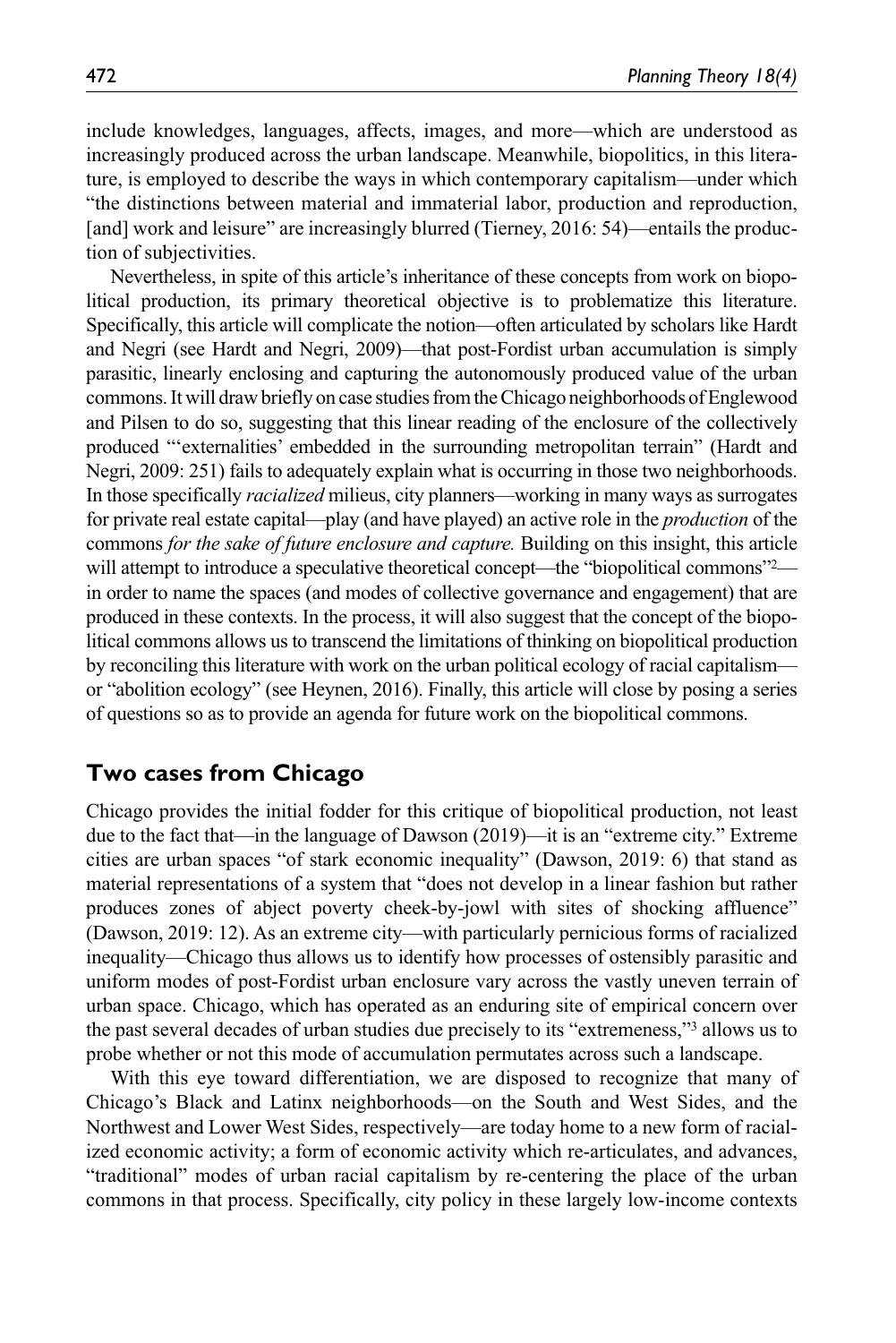increasingly seeks to produce commons for the sake of later enclosure and capture, so as to facilitate practices like vacant land re-commodification and gentrification.4 Of course, this is not to say that these "pro-capitalist commons" are the only urban commons in these neighborhoods. Throughout Chicago, many collectives govern "non-commodified resources in spaces saturated with people, conflicting uses, and capitalist investment" (Huron, 2015: 977)—and Chicago's disinvested, non-white neighborhoods are home to some of the city's most radical expressions of the urban commons. However, these same enclaves are unique in that they are also home to urban commons that are not "autonomously produced." They are home to commons that are purposefully situated by city planners within a broader racialized commons-enclosure dialectic, which—in the final instance—benefits capital to the detriment of non-white, low-income residents.

To see the process of commons production in action, we can turn to a policy that the City of Chicago has pursued under the moniker of Large Lots.<sup>5</sup> First initiated in the predominantly Black, South Side neighborhood of Englewood, Large Lots seeks to sell vacant parcels for \$1 to local residents. This policy attempts to circumvent the logistical hurdles that marred its predecessor—the Adjacent Neighbors Land Acquisition Program—by seamlessly transferring these residential parcels to adjacent property owners, block clubs, and non-profit groups. Furthermore, the program—which is currently in its seventh application period—specifically attempts to incentivize residents to take up practices that are not only beneficial to the city on these lots—such as fencing and maintenance, as required by the city's Municipal Code (see 7-28-120 and 7-28-740)—but which will also function as catalysts for neighborhood-level private accumulation. And yet, paradoxically, this goal of private accumulation is understood as achievable, at least in part, through the practice of urban commoning on these sites, in the form of community agriculture, public art, and collective recreation.

In fact, Large Lot's "Activation Guide" for new property owners outlines the ways in which such formerly vacant parcels might be reimagined as "public amenities," in order to "quickly inject new layers of comfort and activity [into the] neighborhood" (Local Initiatives Support Corporation (LISC), 2015)—and, we can surmise, increase opportunities for accumulation. As city planners involved in the broader project of commons production in Englewood—and beyond—have noted, such commons are understood as a means of both "creating community" and "creating … potential personal wealth … down the road," such that "those things kind of all blend together" (Interview 10 August 2017).<sup>6</sup> In this register, the practice of urban commoning is also entangled with the language and objective of subjectification. Practitioners working on Large Lots and similar projects suggest that such commons have the potential to "take[] away the negative perceptions of violence … [and] of low-income socio-economic culture" that purportedly define Englewood. Further still, they see these projects as a means through which residents might "take leadership," and practice "on the ground community building"—transforming not only themselves but their community in the process (Interview 10 August 2017).

Of course, to point out these articulations is not to say that all those actors involved in Large Lots and related efforts necessarily have dubious goals in mind. Many outspoken community activists have had their hand in discussions regarding Large Lots and comparable projects in Englewood, and beyond. And, many planners—for their part—surely want to make these communities safer and more desirable places to live; some undoubtedly came to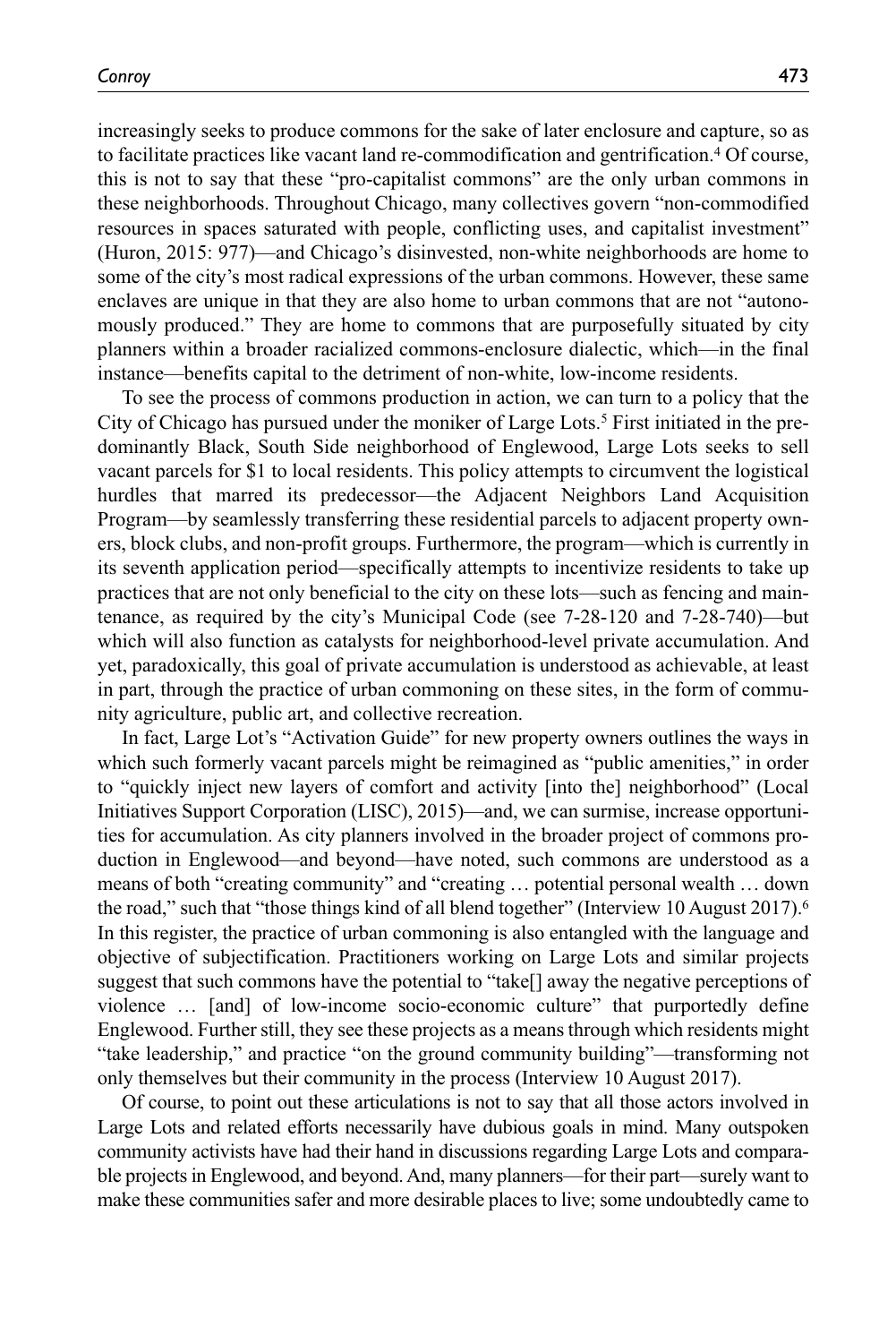the profession of planning in order to address the contradictions of urban capitalism and to work in public service. Nevertheless, it remains that Large Lots and its peer policies function to create urban commons and new modes of subjectification that will enable land re-commodification and future enclosure in what is an ontologically devalued space under racial capitalism (Camiros, 2008: 44; see, Conroy, in press-a, for a more detailed overview). As Stein (2019) has recently pointed out, "under the strictures of the real estate state, producing space for purposes other than profit is an enormous challenge."

On the other side of the aforementioned commons-enclosure dialectic, we can turn to the predominantly Mexican Lower West Side neighborhood of Pilsen. In that rapidly gentrifying context, we see—and have seen—the attempted enclosure of various urban commons, which are considered valuable *only because of* past instances of city-led commons production in the neighborhood. Such interventions have included, *inter alia*, the seemingly laudable production of a new type of socio-ecological commons by way of soil and air remediation (Betancur, 2005)—given the neighborhood's industrial history—and the production of shared spaces for artistic and cultural production. As has been documented, such projects have ultimately functioned (quite intentionally) to create a neighborhood that can be sold "just like any other consumer product" (Fainstein and Judd, 1999, quoted in Betancur, 2005: 25). They have enabled the emergence of an apparatus of capture in what was formerly a deeply stigmatized and racialized milieu—an apparatus that is effectively dependent on the dispossession and displacement of Pilsen's non-white residents. Today, such processes of capture and enclosure even impact those commons that were not produced in the name of future enclosure; what were once "postcapitalist" (Gibson-Graham, 2006), collectively managed spaces—like the Casa Aztlan community center at 1831 S. Racine Avenue—are also coming under private ownership and being scrubbed of their de-commodified histories and symbology.

Thus, an attentive view of these two Chicago neighborhoods demonstrates that city planners (and capital broadly) are—in the case of Englewood—encouraging the collective use of land for the sake of future enclosure and accumulation. They are encouraging a process that will likely only incentivize the dispossession of non-white residents given the racialized character of contemporary urban capitalism and its entanglement with particular logics of biopolitical productivity. In addition, in Pilsen, the same constellation of actors are actively seeking to enclose existing urban commons, which are now seen as valuable only because of past moments of commons production and subjectification. This dialectical movement demonstrates the need to transcend understandings of land re-commodification and gentrification that focus exclusively on the extraction of collectively produced urban value and ground rent through apparatuses of capture and through selective physical improvements to the built environment (cf. Weber, 2002: 521). It draws important attention to the centrality of the commons—as a shared resource and mode of engagement—to urban accumulation in racialized contexts.

## **The biopolitical commons**

As this article has briefly suggested, to fully make sense of these efforts in Englewood and Pilsen, we must situate them in reference to the literature on biopolitical production—and emerging work on abolition ecology. This is because, while the former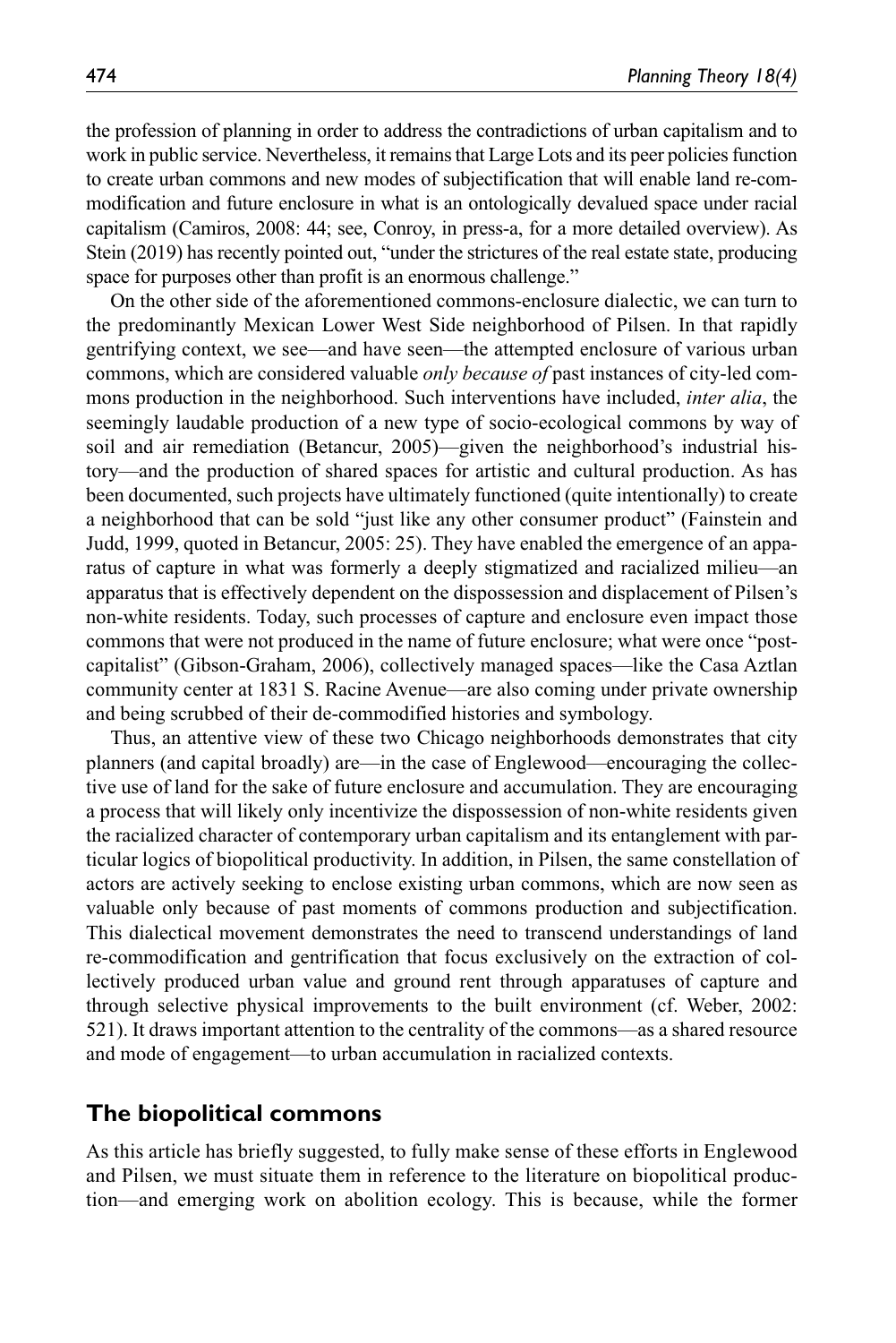draws our attention to the centrality of subjectification and the commons to contemporary urban capitalism, the latter is attentive to the centrality of racialization. That is, these literatures are both well positioned to help us identify why such efforts at commons production and subjectification are most clearly apparent in Chicago's non-white communities. Nevertheless, the literatures on biopolitical production and abolition ecology are not perfectly compatible—nor do they alone make sense of the aforementioned cases, requiring some form of reconciliation in a new theoretical heuristic. Therefore, the remainder of this article will proceed as follows. First, it will sketch out the analytical work that biopolitics does—in its Foucauldian vein—and demonstrate how this concept has been deployed in studies of biopolitical production in some depth. Then, it will identify the ways in which biopolitical production fails to capture what is occurring in contemporary Chicago, due to its conceptualization of racialization under capitalism. In addition, it will suggest how the integration of work on biopolitical production and abolition ecology—through the concept of the "biopolitical commons"—allows us to re-conceptualize planners' efforts to produce a "pro-capitalist commons" in contexts of racialized, and spatialized, ontological devaluation.

## *Biopolitics*

Michel Foucault first published the term "biopolitics" in 1976, in the first volume of *The History of Sexuality* (Campbell and Sitze, 2013; Foucault, 1978; cf. Foucault, 2000). Though his use of the concept was defined by "hesitations, doubts, and uncertainties" (Montag, 2002, quoted in Campbell and Sitze, 2013: 7), Foucault generally used the term to describe a form of power that emerged in 19th-century Euro-America and persisted into the late 20th century. During that period, he identified a shift from a predominantly juridico-discursive form of power—constituted by practices of repression—to a form of power that sought to "ensure, sustain, and multiply life" (Foucault, 1978: 138; see also Adams, 2017; Lemke, 2002). In that sense, biopolitics can be understood to refer to those specific strategies and contestations that emerge under this new field of biopower (Rabinow and Rose, 2006). In addition, biopolitics can be seen as having two identifiable dimensions that operate in tandem—and which must be understood as historically and geographically specific. (After all, Foucault's writing was largely on European, and to a lesser extent, American governance at a particular historical moment. Even in that context, his insights were only partly generalizable (cf. Weheliye, 2014)). That is, biopolitics involves both "the disciplining of the individual body and the social regulation of the population" in a manner that is productive of life (Lemke, 2015).

Given Foucault's interest in writing the history of the Euro-American present—so as to arrive at the "ontology of actuality"—he was quick to recognize the ways in which biopolitics constituted a central technology for capitalist development and accumulation (cf. Foucault, 2000). As such, it is useful to understand Foucault's work on biopolitics as extending Marx's critique of political economy; Foucault moved Marx's critique toward a "critique of 'political anatomy'," such that the economy was no longer "conceived of as a given object independent of and external to [bio]political regulation" (Lemke, 2015). For Foucault, capital accumulation was enabled through myriad "regimes of truth," and modes of subjectification, which were initiated by both state and non-state entities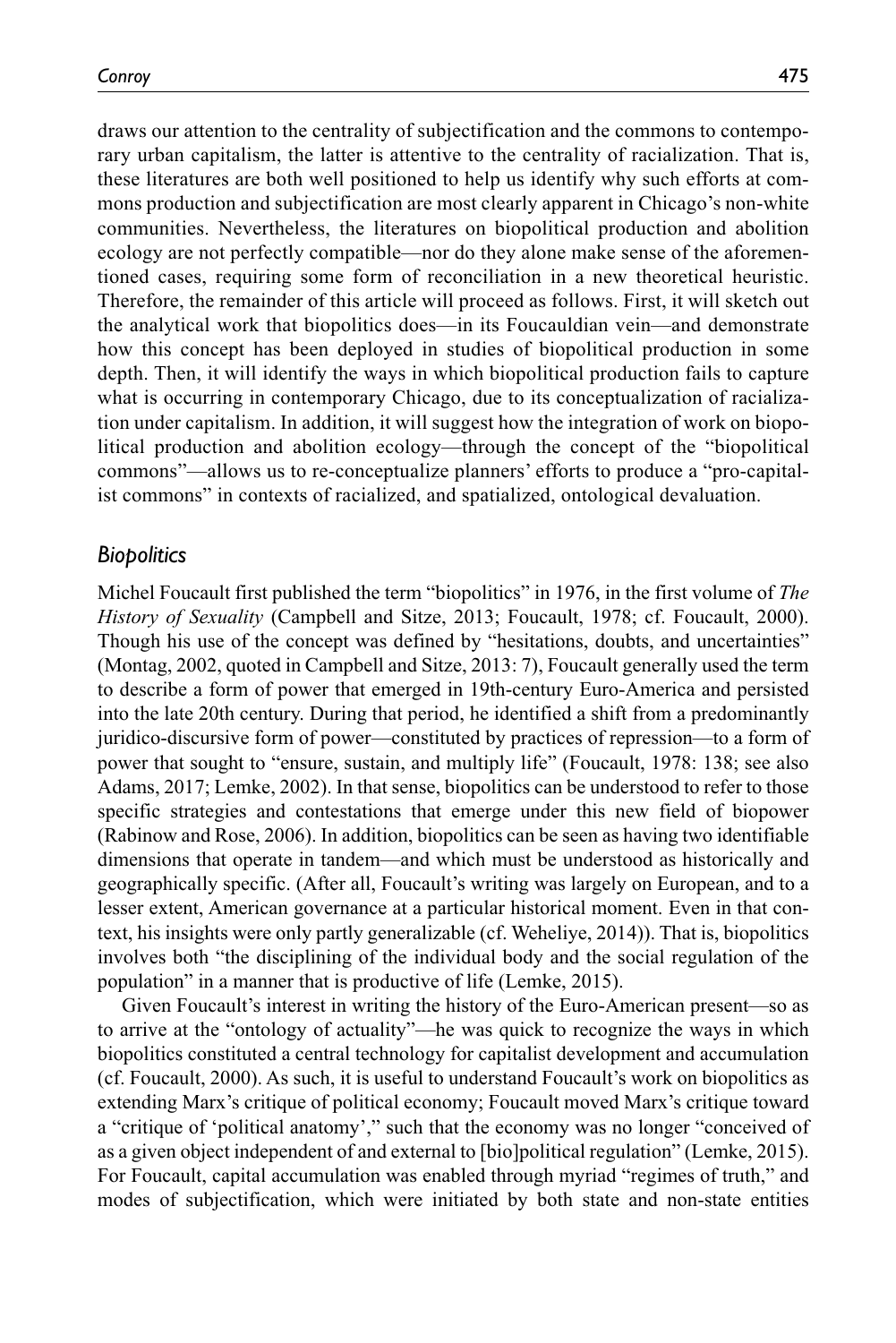(Rabinow and Rose, 2006: 197). And, as such, Foucault suggested that liberal capitalist governance required an alignment of governmentality and biopolitics; contemporary forms of power, that is, did not necessarily emanate from a centralized sovereign under this logic, but rather traversed the social field in capillary form (Lemke, 2015).

With this in mind, biopolitics can be understood as entailing a distinct spatialization of power, which is specific to liberal capitalism (cf. Campbell and Sitze, 2013; Deleuze, 1992: 5; Foucault, 1986). Because the post-disciplinary power formations of contemporary liberalism rest "upon the relative autonomy of individuals" (Sevilla-Buitrago, 2017: 171), spatial mechanisms of direct control are generally viewed as just one possible mode of intervention among many under this mode of governance (Sevilla-Buitrago, 2017: 172); and, in some cases, such mechanisms are viewed as superfluous. Consequently, biopolitical policy interventions—such as those underway in Englewood and Pilsen—entail a much broader set of spatial "normalization techniques" (Sevilla-Buitrago, 2017). These techniques take the "milieu" and the "effects of the environment" as their "field of intervention" and involve the hybridization of pleasure, education, and punishment (Foucault, 2003: 245; Sevilla-Buitrago, 2017: 172). Moreover, these spatialization techniques often function as racialization techniques, given that—for Foucault—the state becomes a key mediator in the production and reproduction of racial ideologies with the introduction of biopolitics (cf. Foucault, 2003).

#### *Biopolitical production*

Despite the complexity of Foucault's writing on biopolitics, it is clear that his theorization of liberalism's diffuse techniques of "productive" spatial power provides a useful grammar for making sense of those policies and programs that have been implemented in Englewood and Pilsen—which are clearly linked to the management of populations and the production of subjectivities for the sake of accumulation. And yet, the relevance of Foucault's writing on biopolitics is even clearer when one considers the ways in which his work has been developed into a full-fledged political-economic theory of post-Fordism. This has been the focus of several autonomist Marxists—Michael Hardt and Antonio Negri, most prominently—who have extended Foucault's insights so as to analyze the current regime of biopolitical production, which they see as increasingly central to capital accumulation given the (ostensible) immaterialization of the economy over the past several decades (Hardt and Negri, 2000). For these thinkers, biopolitical production "describes how what produces value today is not just the labour congealed in material objects … but life itself, the substance of life, social relations, ideas, images, affects, codes, and what economists call 'services'" (Frassinelli, 2011: 121). In short, this work attempts to describe how post-Fordism entails the "colonization of forms of life by capital" (Negri, 2008: 17; see also Hardt and Negri, 2000, 2004, 2009).

As noted above, the notion of the commons (see note 1) is central to this work on biopolitical production. This is because many autonomists presume that the enclosure of collectively produced and shared knowledges, affects, and social relations is the basis for contemporary capitalist accumulation, and that much of contemporary (im)material labor is linked to and productive of subjectivities—and thus new knowledges, affects, and social relations. Therefore, the commons functions as both an *input* and *output* in the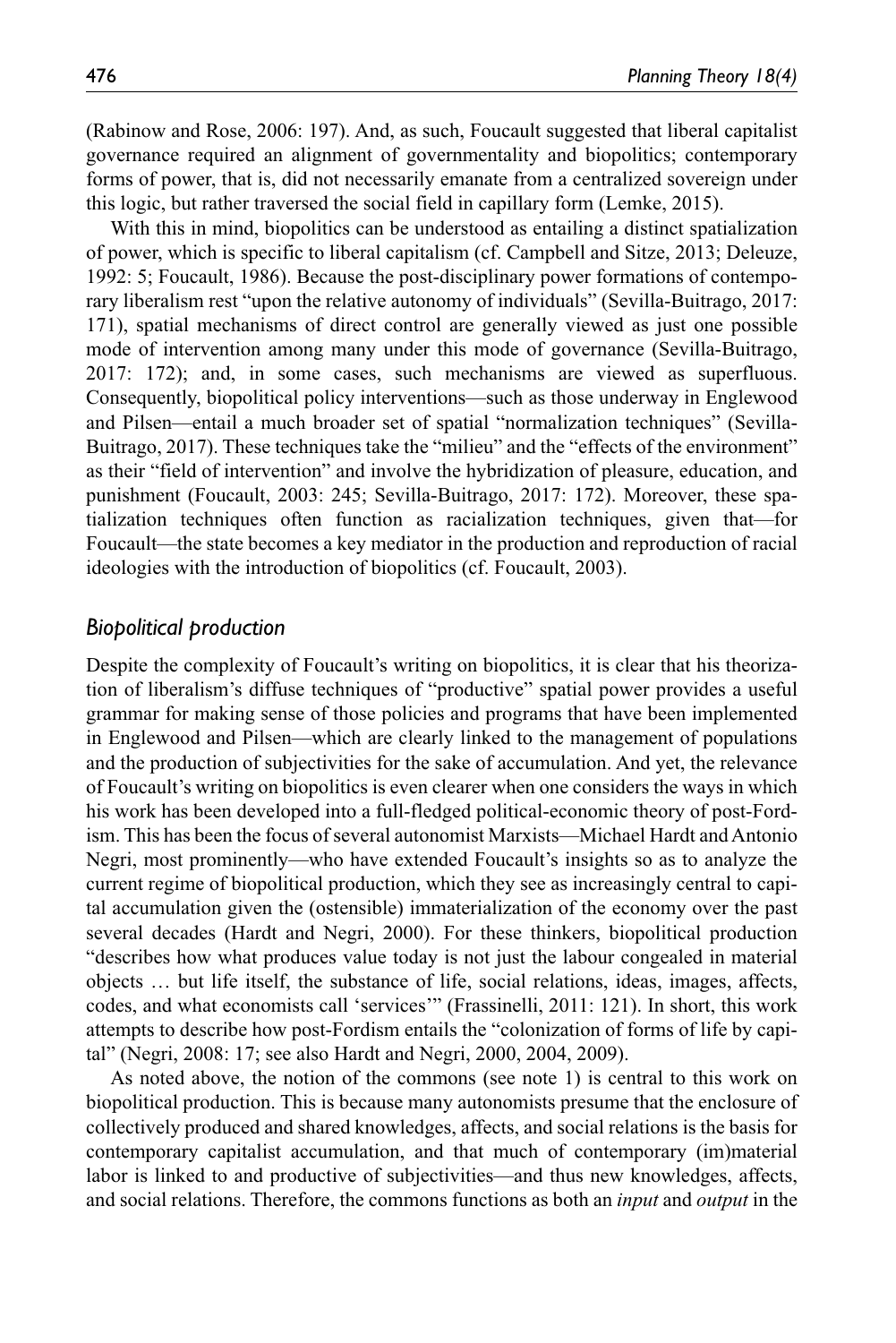contemporary economy, according to this work. Of course, embedded in this claim is a very particular understanding of the commons. The commons here refers to something beyond "collectively managed public wealth, land and natural resources" (Means, 2013: 50)—the domain of institutionalist scholars interested in demonstrating how "clearlydefined social groups" can operate "successfully outside of the binary of government control and private property" (cf. Dietz et al., 2003; Forsyth and Johnson, 2014; Turner, 2017). For these autonomists, the commons encompasses those shared resources of the earth and its ecosystems, *as well as* the aforementioned reservoir of collectively produced intellectual, linguistic, and affective resources that are integral to specific aspects of contemporary capitalism. These latter commons are not necessarily subtractable, or at risk of overuse; and they are porous, and (at least prior to their enclosure) open to all those that are implicated in their production. In fact, many autonomists even suggest that cities themselves—"built environments and established cultural circuits"—are the result of collective interaction and cooperation, and thus must be understood as "a form of the common" (Hardt and Negri, 2017: 98).

Further still, many autonomists extend Foucault's insights, using his work to identify a "rupture" in the relation between "living labor" and constant capital under post-Fordism. As noted, they assert that post-Fordist capitalism is necessarily *parasitic* and *reactionary* because it is predicated on efforts to privatize and profit from that which is autonomously produced in common. This has led these theorists to develop several significant spatial insights—particularly regarding the relationship between the city and biopolitical production. With this view, production is not seen as confined "by the four walls of a factory" (Lazzarato, 1996: 146). Rather, it is understood as occurring across a "diffuse" social factory, demonstrating the de-territorializations and re-territorializations linked to this mode of production. Such claims have allowed Hardt and Negri (2009), and their interlocutors, to posit that the metropolis is to biopolitical production "what the factory is to the industrial working class" (p. 250). That is, to suggest that in an epoch in which the "boundaries between the [space-times of] production and reproduction" have dissolved (Cooper, 2008: 9), the metropolis functions as an increasingly important site for the production of the commons and the social relations that constitute it.

Finally, scholars like Hardt and Negri have extended Foucault's work so as to suggest that biopolitics necessarily entails *biopotere—*"the institution of a dominion over life"—and *biopotenza*, "intended as the potentiality of constituent power" (Casarino and Negri, 2008: 148). The latter—*biopotenza*—is a constituent power that creates life and serves as the "actual force of constitution" to the "transcendental force of command" (Hardt, 1991, quoted in Anderson, 2012: 35). This distinction allows these scholars to assert that the power of life, created through cooperation and association, "is not reducible to [the parasitic] Power" of capitalist command—to *biopotere* (Anderson, 2012: 35). In addition, similar thinking has led some to posit the conceptual category of the "surplus common"—as both an empirical and ontological object under post-Fordism that cannot be captured or privatized. The surplus common is that which exceeds capital's apparatuses of enclosure: to enclose the surplus common would foreclose the basis of capitalist (re)production (Casarino, 2008: 22; Hardt and Negri, 2004: 212).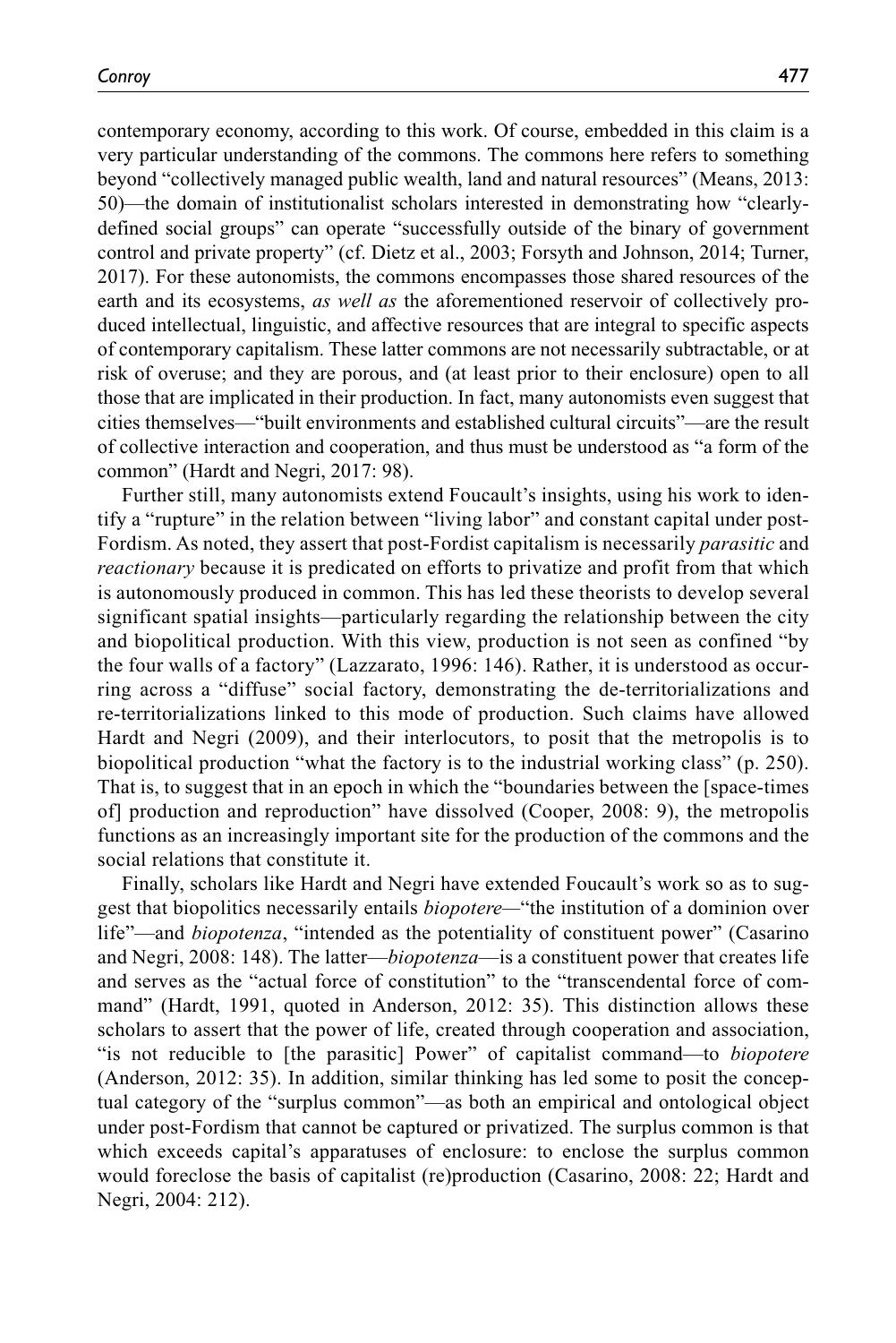## *Contemporary Chicago and biopolitical production*

With this literature in mind, it seems possible to suggest that theorizations of biopolitical production bring us quite far toward an understanding of the case studies on contemporary Chicago outlined above.7 In both Englewood and Pilsen, subjectification and the production of the commons seem to be part and parcel of a broader attempt to make a landscape for the sake of enclosure and capture, in the autonomist sense. And yet, when set against the literature on biopolitical production, these case studies also raise a series of questions. For one, if urban capital accumulation increasingly exists without the "activation" of capital itself—as the autonomist Marxists are wont to argue (Hardt and Negri, 2000: 294)—how do we explain the concerted efforts among planners and developers to produce (and enclose) the commons in Englewood and Pilsen? That is, if the commons are the autonomously produced input of contemporary capitalist production, why are commons being painstakingly produced across these two contexts? And, finally, do such efforts to produce "pro-capitalist commons" necessarily produce emancipatory opportunities for modes of engagement that exceed "the bounds set [for their] employment by capital" (Hardt and Negri, 2004: 147)?

Responding to these questions requires a consideration of how theorists of biopolitical production have (mis)handled the issue of racialization under (urban) capitalism. In that context, it becomes clear that most of these scholars evade the centrality of race to contemporary and historical capitalist production, which inhibits this framework from adequately understanding what is underway in spaces like Englewood and Pilsen. Of course, this is not to suggest that the question of *difference*—and the uneven terrain of accumulation—is simply ignored in work on urban biopolitical production. In fact, according to Hardt and Negri (2001), one important characteristic of biopolitical production "is its capacity to rule through differences" (p. 236). More specifically, these scholars have quite explicitly acknowledged, among other things, the gendered character of affective and (im)material labor (which, of course, is central to biopolitical production). As they note, "despite their massive entry into the wage labor force … women are still primarily responsible in countries throughout the world for [the] unpaid domestic and reproductive labor" that is appropriated by capital (Hardt and Negri, 2009, quoted in Oksala, 2016: 285). In doing so, these scholars effectively re-articulate the claims of long-standing feminist Marxist—and, in fact, autonomist (see Dalla Costa, 1971; Federici, 2012)—accounts that question the orthodox distinction between productive and unproductive labor, and underscore the constituent practice of gendered subordination under capitalism (Adkins and Jokinen, 2008).

However, the autonomist analysis is less clear on the relationship between *racialization* and biopolitical production. To be sure, these accounts acknowledge the significance of race under the contemporary mode of production, suggesting that the division of labor within the biopolitical economy "is articulated prominently along lines of color and/or race" (Hardt, 1999; Negri, 2008: 212). These scholars even make momentary reference to the notion that the "necropolitical nature of the racial regime" profoundly shapes understandings of humanity and property under contemporary capitalism (Hardt and Negri, 2017: 36; cf. Weheliye, 2014); and thus—presumably shapes the ways in which capital is accumulated. They even note that, due to inequality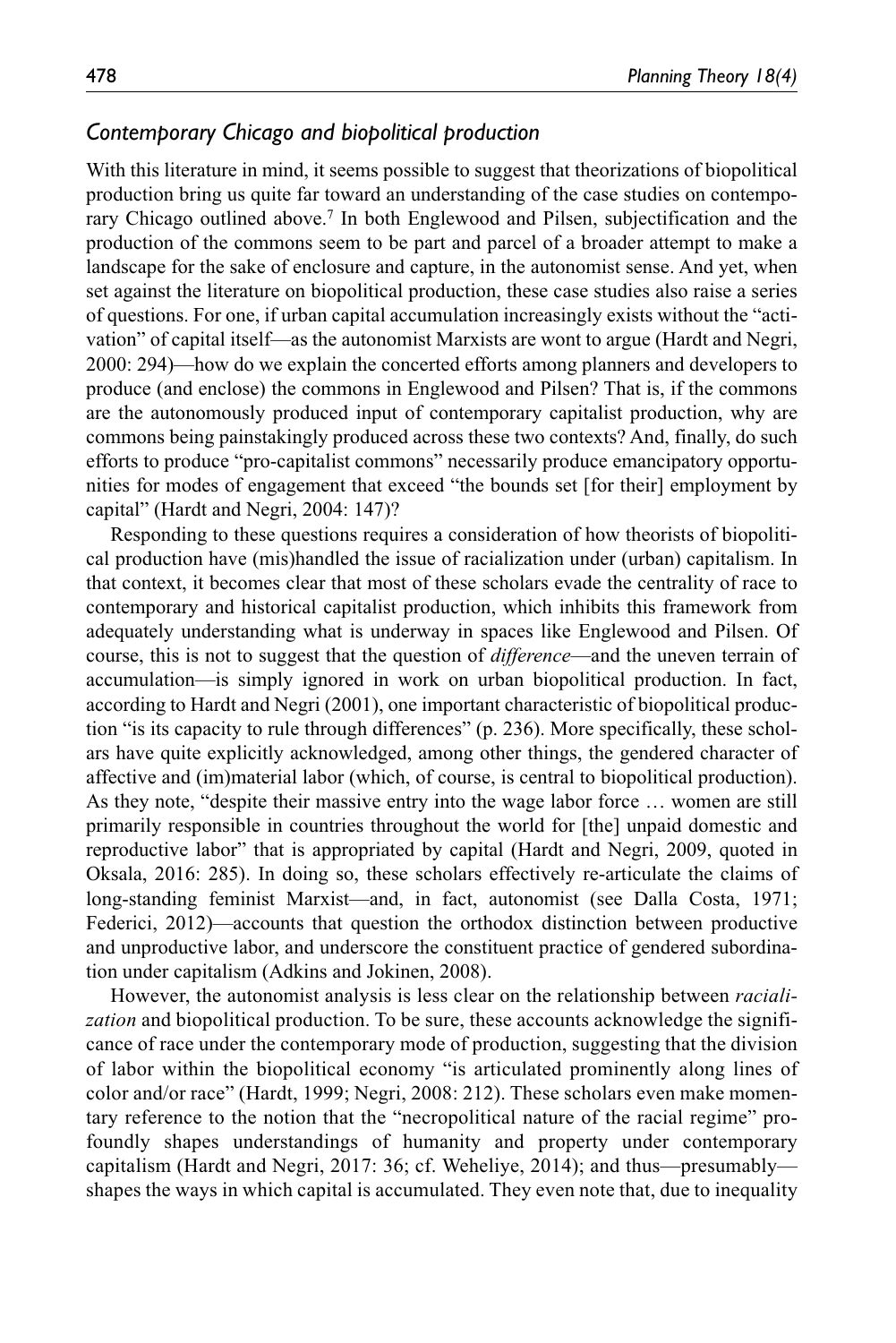and institutionalized racism, some urban contexts are defined by the "negative forms of the common that surround them and the detrimental encounters to which they are subject" (Hardt and Negri, 2009: 254). And yet, many scholars working on the topic of biopolitical production still presume a "common condition[] of labor" in this context (Merla-Watson, 2012: 495), such that "we" are all seen as uniformly involved in the autonomous production of the urban commons that capital seeks to enclose.8 This thinking is particularly clear in writing on the figure of "the poor," and their role in contemporary capitalism. For Hardt and Negri, among other autonomist Marxists, "the poor"—used to name those supposedly "unproductive social parasites" excluded from waged capitalist production (Hardt and Negri, 2004: 129–130)—are actually indispensible to the production of the commons, demonstrating that "we" are all incorporated into biopolitical production, albeit in differentiated ways.

To criticize writing on biopolitical production for its lack of focus on racialization is not to simply re-articulate the frequently made claim that these accounts elide the significant differences that mediate *global* capitalism (cf. Schueller, 2009). This critique is well documented (cf. Cleaver, 1991: xxv; Guattari and Negri, 1990; Marks, 2012). Rather, the point being made here is that despite the theoretical framework of biopolitical production being most useful for analyses of post-Fordist, North Atlantic *urban* economies—and despite its recognition of urban differentiation—it still comes up short in navigating the terrain of racial capitalism in those contexts. This is because most work on biopolitical production fails to consider that "we" are *not all equally valued and recognized* as contributing to the urban commons under biopolitical production—which has significant material implications for the ways in which capital and its surrogates function. Put differently, this work fails to note that those symbols, images, languages, and affects—in short, those commons—produced by non-white people in non-white spaces are often *ontologically* denigrated and overlooked (at least until the moment in which they are re-presented and appropriated by capital).9

The ontological hierarchies of racial capitalism have devalued these people and spaces—such as Englewood and, prior to its gentrification, Pilsen—so profoundly that their autonomously produced commons are *not considered* productive for capitalist capture and valorization. This is not to suggest, then, that collective affects, socialities, and practices of resource distribution do not exist in these spaces. Rather, it is to demonstrate that the surrogates of urban biopolitical capital, like city and regional planners, see it necessary to produce their own racialized commons—referred to here as biopolitical commons—in these locales due to their positionality in relation to racial capitalism's violent abstractions of "intra-species differentiation" (Moore, 2017a); that is, due to their positionality in relation to histories that have both relegated "Blacks to the ontological and legal condition of non-human[ity]" and rendered Black spaces as "lacking a legitimate form of occupation and usage" (Bledsoe and Wright, 2019: 13). Capital's surrogates see it necessary to produce such commons—which are bound up in a broader "immuno-biopolitical fantasy" that *actively destroys* "being-in-common" (Swyngedouw, 2017: 23)—precisely because "capitalist valorization" and enclosure cannot be realized in these contexts due to their devaluation under racial capitalism (Mezzadra and Neilson, 2015: 2).10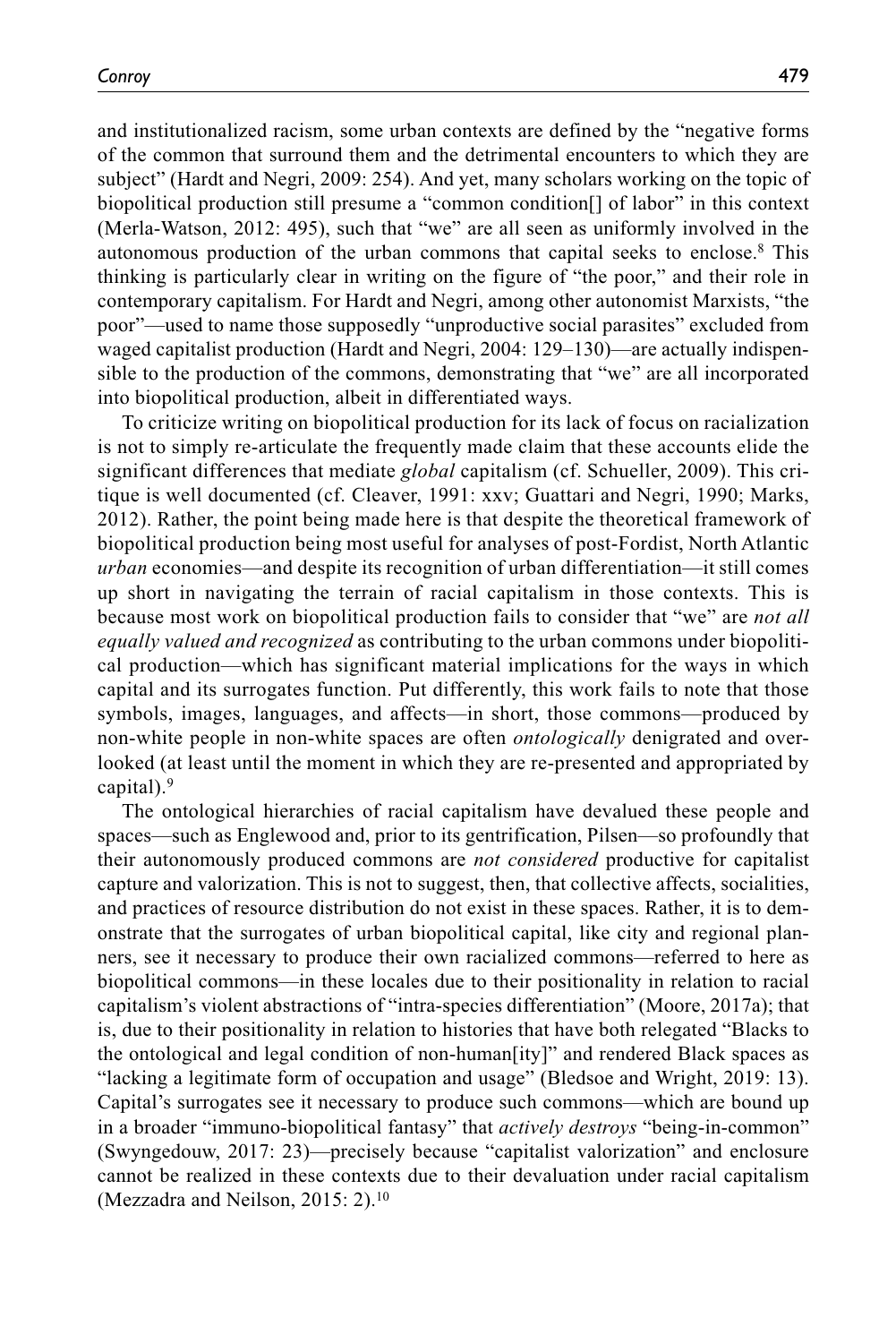## *The biopolitical commons: a theoretical resolution*

In positing the concept of the biopolitical commons—to describe those spaces and modes of sociality that are produced *for the sake of enclosure* in contexts of racialized devaluationthis article aims toward a reconceptualization not only of the geography of Chicago, but of the foundational concepts used to make sense of processes like land re-commodification and gentrification across the US-oriented critical urban literature. It positions the production of socio-ecological, biopolitical commons at the center of these efforts; in addition, it suggests that the production of such commons is "necessary" for urban biopolitical accumulation (or, accumulation through biopolitical production) to take place in spaces that have been devalued through long histories of capitalization and racialized (and gendered) appropriation (Moore, 2017a). Importantly, to make these claims is to suggest the need for work on biopolitical production to be read together with the emerging literature on (what has recently been labeled) abolition ecology. This is because abolition ecology—a literature that studies urban natures by way of "antiracist, postcolonial and indigenous theory" (Heynen, 2016: 839) attempts to highlight how racialization and ontological devaluation are entangled in the production and reproduction of urban political ecologies under capitalism. Put differently, abolition ecology demonstrates how the ontological devaluation of some people and spaces (from the perspective of capital) is central to historically instantiated and persistent logics of accumulation.

Unfortunately, Heynen (2016)—who coined the term "abolition ecology" to refer to this broad literature—fails to provide much in the way of a typology of its primary tenets. However, through a review of the existing literature, such an articulation is possible and useful if we are to understand how it compliments work on biopolitical production. Therefore, we should note that abolition ecology, when at its best, demonstrates a commitment to the following points:

- 1. *Space under capitalism is an abstraction that has "'bec[ome] true' in social, economic, political, and cultural practice*" (Stanek, 2008: 62–63). Therefore, under capitalism, the "submission of fragments of space to the universalising logic of exchange value" operates materially (Butler, 2016: 9). Further still, capitalist space is produced through the interplay of technocratic representation, the "complex symbols of its 'inhabitants' and 'users'" and everyday practice (cf. Lefebvre, 1991; Merrifield, 1993: 523; Purcell, 2013b).11
- 2. *Racism functions as a practice of "abstraction, a death-dealing displacement of difference into hierarchies that organize relations"* (Gilmore, 2002: 16; see also Cheng and Shabazz, 2015; Fanon, 1963). And, as such, racism acts as a constituent logic of capitalism, which—like gender—structures the terrain on which capitalism functions (Mies, 1986; Pulido, 2016). This, of course, does not mean that social differentiation and racism are *unique* to capitalism—nor does it suggest that racism is always "contained by capitalism"—but rather that racism, and the "incessant need to actively produce difference *somewhere*," is central to the accumulation of surplus (Pulido, 2017: 527–528, emphasis original).
- 3. *Race under capitalism operates on an ontological level, such that some are defined by their disposability.* This is due to the fact that capitalism is "premised on a fundamental disequilibrium in the (value) relation of capitalization and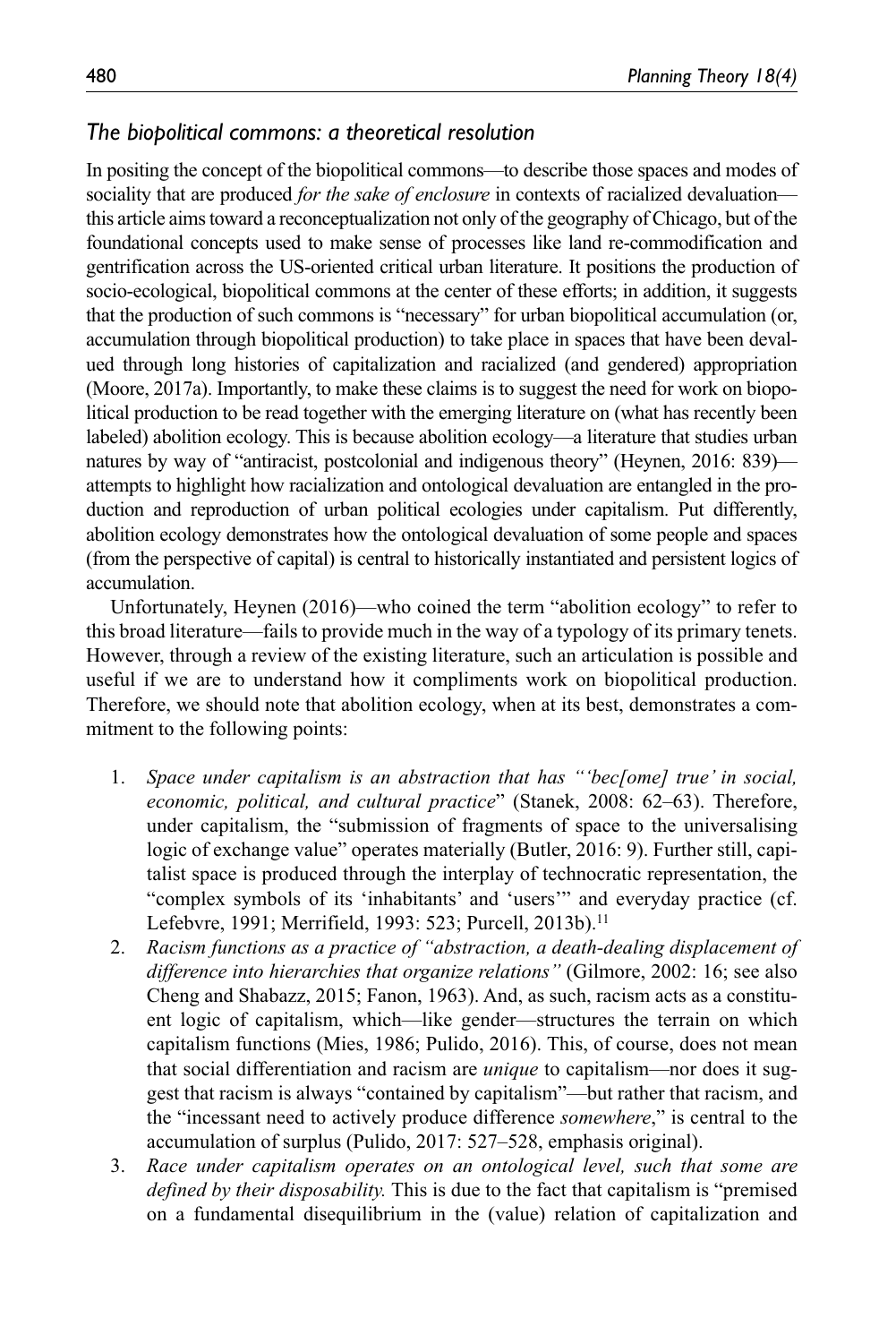[racialized and gendered] appropriation" (Moore, 2015: 60). Such logics are ontological because they shape assumptions about the nature of the world and the "unequal differentiation of human value" (Melamed, 2015: 77).

- 4. *Capitalism works through "racially ontologized hierarchies of space"* (McIntyre and Nast, 2011: 1466–1468, emphasis added). In this context, some people are not only relegated to the "boundaries of non-humanity" (Chari, 2008: 1914), but their spaces are reduced to expendable "terrains of domination" (McKittrick, 2006: xiv).
- 5. *Racial capitalism is deeply involved in the production of urban natures and environments* (see, for context, Angelo and Wachsmuth, 2015; Castree, 2000; Heynen et al., 2006; Kaika and Swyngedouw, 2011). Therefore, practices such as the concurrent re-territorialization of land and the creation of new moral subjects (Safransky, 2014; see also Draus et al., 2013; Wainwright, 2005) must be thought relationally (Derickson, 2017b); we must situate these ecologies within a wider, interconnected "cartography of imperial violence" (Cowen and Lewis, 2016).

With these core tenets in mind, it is hopefully possible to see how the concept of the biopolitical commons can bridge the literature on abolition ecology and biopolitical production, providing a grammar to make sense of the political economy of Chicago and beyond.12 The impasse that constitutes the relationship between the literatures on abolition ecology and biopolitical production arises both due to the failure of work on biopolitical production to recognize the (aforementioned) role of racialized devaluation to urban capital accumulation, and due to abolition ecologies' general lack of engagement with the question of the commons under contemporary capitalism.13 In turn, the notion of the biopolitical commons attempts to capture the more holistic view that, because of the historical formation of racial capitalism, particular spaces and modes of collective sociality and production—in short, particular commons, in the autonomist sense—have been ontologically devalued; it *names* the spaces (and practices) of collective subjectification that are produced to make these locales more amenable to racialized urban capital.

As an analytical category, the notion of the biopolitical commons also complicates the presumed role of the state under biopolitical production. This new conceptual apparatus alerts us to the fact that the state plays a mediating role in the context of contemporary racial capitalism, facilitating the production of "pro-capitalist commons" while also granting them a certain degree of flexibility. State actors, like city and regional planners, (attempt to) produce commons that can yield rents for future owners at the moment of enclosure, generally to the detriment of non-white and working class residents, who will likely be subject to displacement through this process. Thus, the concept of the biopolitical commons makes visible the deeply held notion that city land has value "not because of the intrinsic worth of the buildings and soil" but because of the social relations that define it—while also demonstrating the ways in which racialization, state action, and displacement are often linked to that process (Huron, 2017: 1064).

Of course, the production of the biopolitical commons, in Chicago and elsewhere, must also be understood as a socio-ecological intervention (cf. Parenti, 2016). This is in no small part due to the fact that the long history of racial capitalism has devalued those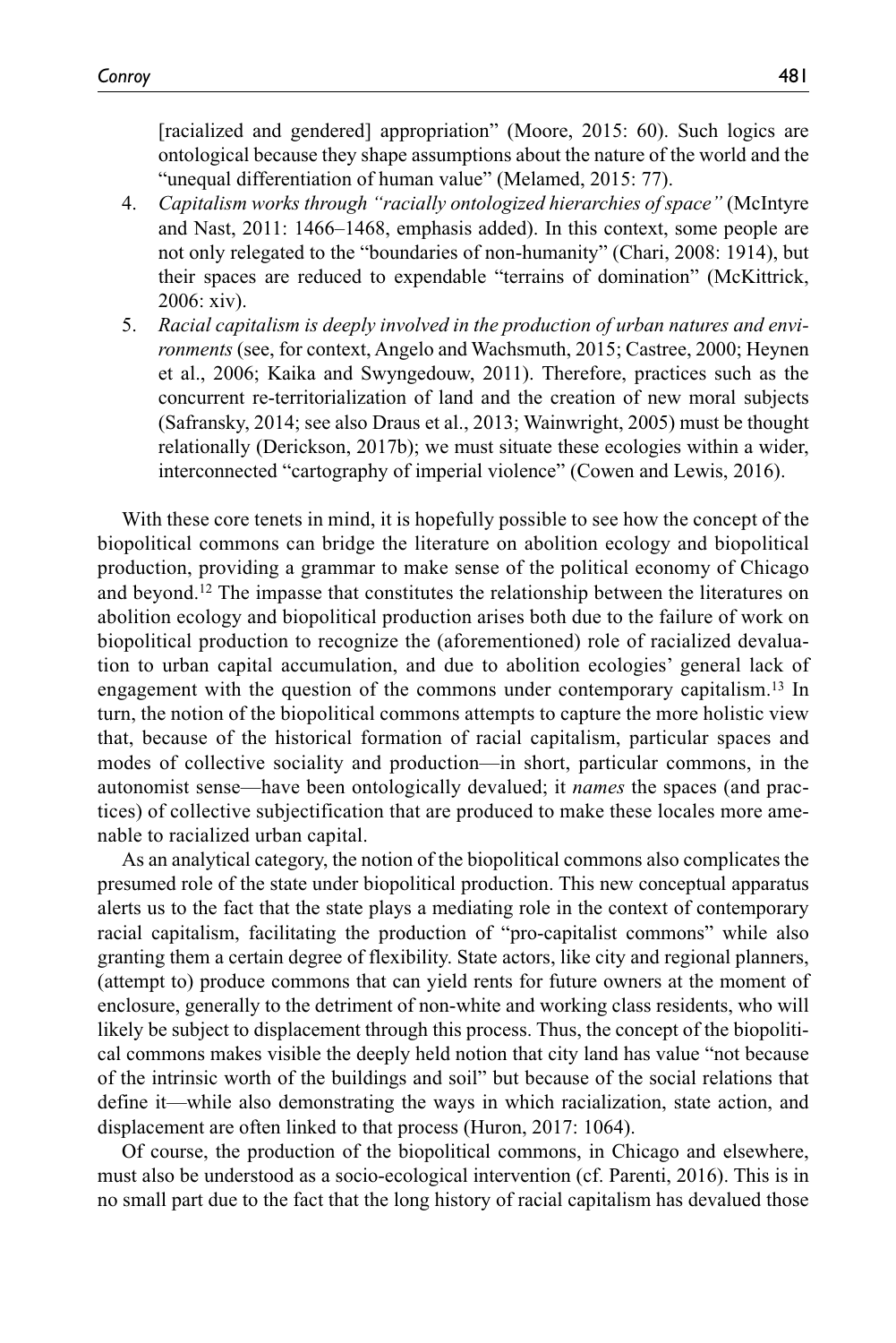(urban) environments where the biopolitical commons are now deemed "necessary" (cf. Patel and Moore, 2017)—in neighborhoods like Pilsen, for example, which has long faced environmental justice concerns related to polluting industries. Therefore, the production of the biopolitical commons is entangled with forms of environmental remediation—the production of new "second natures"—that are tragically linked to displacement and enclosure. In this context, we can see how racialized biopolitical production, at its "best," is only able to move its cheapened, devalued environments around. As those racialized subjects relegated to the Fanonian "zone of nonbeing" are pushed elsewhere through the production and enclosure of the biopolitical commons—so too are their disproportionately burdened environments.

Finally, in methodological terms, it is important to emphasize here that the concept of the biopolitical commons seems to also require the adoption of a dialectical vocabulary. This is despite the insistence of many scholars of biopolitical production that we must "go beyond the dialectic" (Jeffrey et al., 2012). Rather than attempting to produce a negative dialectic, or to work through a non-totalizing heuristic, most theorists of biopolitical production posit that the task of contemporary thought is to destroy the "conceptual structures of modern philosophy" (Casarino and Negri, 2008: 184). And yet, a dialectical imaginary productively allows for the study of "relations of interiority" in the context of the city's contemporary socio-ecological totality (see Kamalipour and Peimani, 2015: 403); it allows us to recognize how both biopolitical commons production and enclosure operate as moments within a longer process. Further still, this method allows us to recognize both the "specific historical structures" that have produced, for example, Chicago's "determinate constraints on the possibility for social transformation"—as well as the "determinate, if often hidden or suppressed," emancipatory openings that can emerge from within these structures (Brenner et al., 2011: 235). Put differently, the grammar of the dialectic productively allows us to recognize those possibilities for negation that are embedded within efforts to produce and enclose the biopolitical commons, and within our "contradictory, dynamically evolving" world more broadly (Brenner et al., 2011: 236).

Certainly, the dialectic that the biopolitial commons requires is a far cry from that which places today's dominant modes of existence "at the end of history" (Sheppard et al., 2013: 896; see also Derickson, 2015). Rather, this dialectical imaginary stands in opposition to teleologies and makes sense of the city through the language of "becoming" rather than "being"—where the "notion of 'being' refers to the status of remaining constant" and "the concept of 'becoming' relates to a less substantial changing and ephemeral situation" (Kamalipour and Peimani, 2015: 404). In fact, we can suggest that such a "non-Hegelian" dialectical method—which maintains significant commonalities with assemblage thinking (see Sheppard, 2008: 2607)—attempts to understand urbanization as unfolding through a complex set of non-teleological modes of subjectification, appropriation and exploitation, and the production and reproduction of the commons. Each of these entangled processes should be understood as open to contestation, despite the fact that the capacity for collective opposition "may be irredeemably diminished in a world of social and ecological devastation" (Nelson and Braun, 2017: 231–233); and despite the fact that the emergence of such moments of contestation must entail (asymmetrical) "counterontological" movements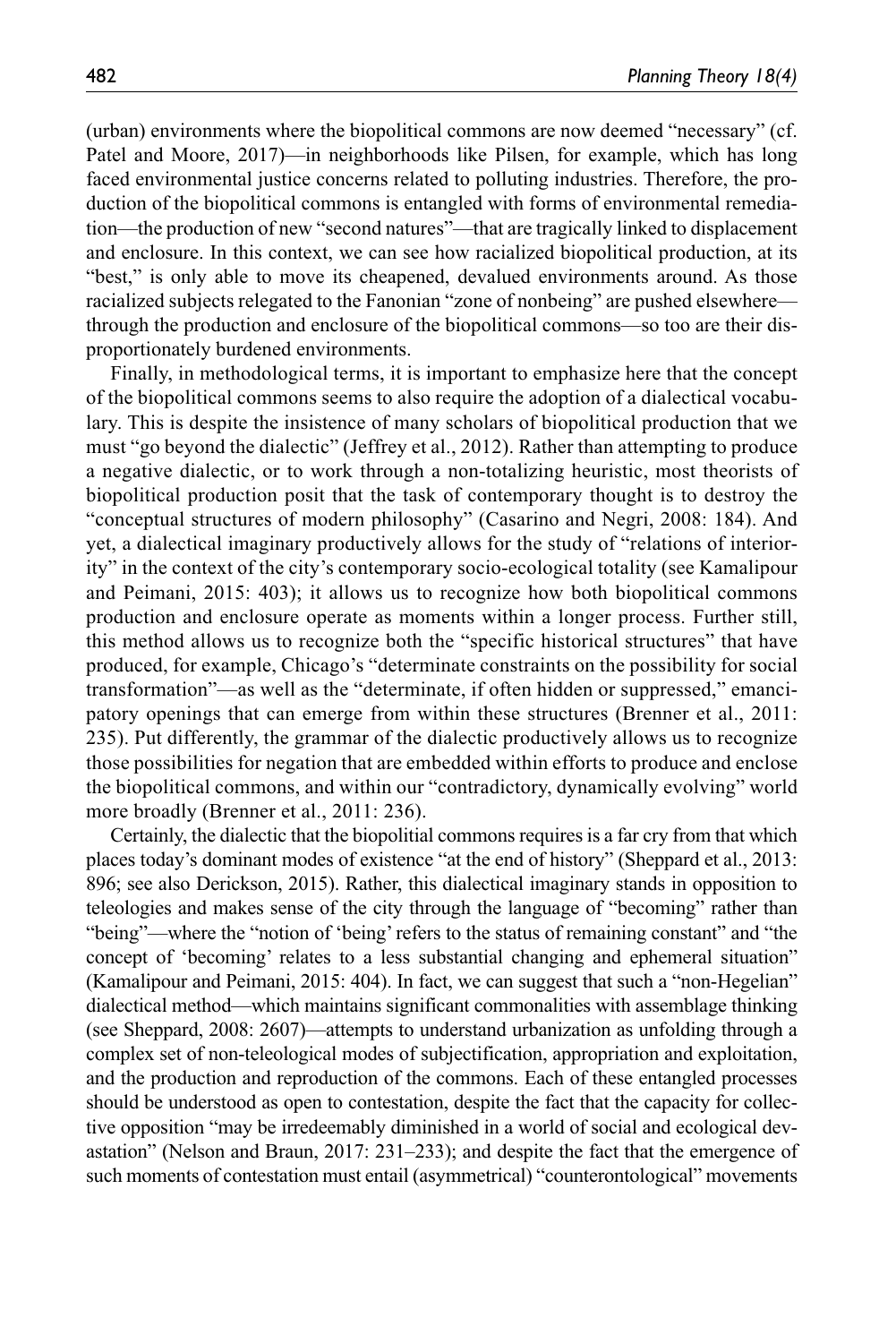that operate "toward the *decolonization of being*," given the hierarchies of racial capitalism (Ciccariello-Maher, 2017: 63, emphasis original).

#### **Avenues for future research on the biopolitical commons**

Following this non-teleological dialectical method, we must not presume that planners and developers swiftly and seamlessly produce their "pro-capitalist," biopolitical commons without opposition. It is imperative to further identify the immanent moments of political possibility within the biopolitical commons-enclosure dialectic—and the latent potentiality of the "surplus common" produced through this process. Therefore, in closing, this article will identify fruitful paths for future research into the biopolitical commons across the domains of ontology, politics, and subjectification, with a particular focus on how these domains might be studied with an eye toward potential emancipatory openings. To be sure, these are relatively arbitrary categorical divisions, with each category being closely entangled with the others. For instance, if political action is best understood as simply a "polemic" over those aspects of our shared social lives that enable the reproduction of existing arrangements and practices (cf. Stavrides, 2016: 78), then politics is deeply related to questions of ontology and subjectification. Nevertheless, let us accept these categories for now, in order to trace those questions that might guide future research on the biopolitical commons.

First, we can turn to the ontological level. The persistence and expansion of capitalism requires a number of "ontological *dispositifs*," which allow the "process of capitalist accumulation and development to operate and thus to come into being" (Rossi, 2012: 350).14 Therefore, future research must probe the ontologies that the biopolitical commons relies upon, as a particular formation under racialized biopolitical production. To recognize the specific ontologies that are constitutive of the biopolitical commons is not to endorse them or to grant them some transcendental authority (see note 9). Rather, it is to say that the ontological foundations that ground the biopolitical commons can be transcended, and that these ontologies consist of "variable sets of *historically contingent assumptions*" through which "realities" are made (cf. Kohn, 2015: 312, emphasis added). The ontologies of racial capitalism readily lead to a world in which the work of some— "women, nature, and colonies"—is disproportionately appropriated by the "geo-managerial capacities" of capital and the state (cf. Moore, 2018: 237). So, future research must ask: what ontologies enable the production and enclosure of the biopolitical commons? And, perhaps more importantly, what counter-hegemonic ontologies might enable the production of radical, de-commodified commons that are not in the service of urban biopolitical capital?

Furthermore, future research must also ask what openings the biopolitical commons provide for political interventions—both broadly and narrowly conceived. In many ways, the ontological questions outlined above are eminently political. Seemingly innocuous spatiotemporal ontologies—such as how we conceptualize, structure, and measure space and time—have profound political implications and can open space for debate and dissensus (cf. Casarino and Negri, 2008: 72); a particular politics emerges when we resist, for instance, an ontology that posits "measurable, quantifiable, homogeneous,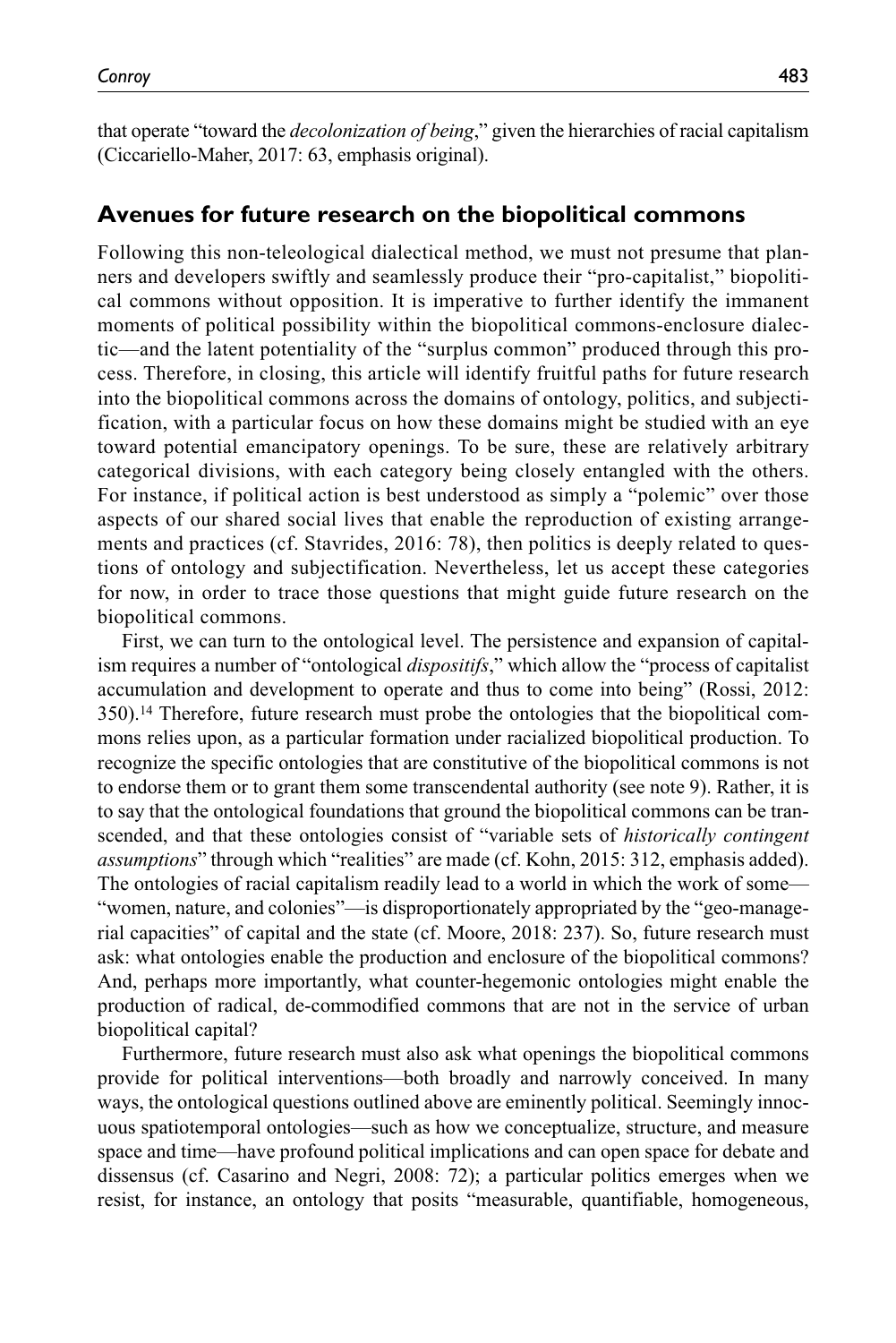empty and teleological time," as finds "its apotheosis with capitalist modernity" (Casarino, 2008: 220). And, this is to say nothing of the politics that flow from particular spatial ontologies (see Massey, 2005). However, in a narrower sense, future research must also consider how processes of biopolitical commons production and enclosure create space for "properly political" articulations (Derickson, 2017a)—while bearing in mind that such articulations might be fleeting and embedded within, for example, moments of recognition regarding the "emerging trends and topographies" that link "apparently disparate urban spaces," or even within dreams of a mutual city yet to come (Chari, 2014: 153; Derickson, 2016: 2234; Rankin, 2009). That is, future research must probe how the production and enclosure of the biopolitical commons opens space for the staging and articulation of equality for those who have "no part" in the prevailing social order.

Finally, future research must also explore the ways in which *oppositional* subjectivities, and oppositional understandings and articulations of urban citizenship, can emerge in the context of biopolitical commons production and enclosure. To pursue this line of inquiry is, in part, to follow up on the autonomist contention that in the context of the commons, a constituent *biopotenza* always exists that is not reducible to capital's power of command—a constitutive vitality that necessarily escapes biopower's mandates (Anderson, 2012). Therefore, future research must ask: what specific forms of subjectification do the biopolitical commons require, so as to enable racialized enclosure and commodification? How does the production and enclosure of the biopolitical commons provide openings for post-capitalist subjectivities, which are aware "of [their] own relational constitution" (Massey, 2005: 80)? And, presuming that the biopolitical commons *does* provide openings for such post-capitalist subjectivities, how are these subjectivities specifically forged through references to the disparate geographies and temporalities of racial capitalism?

Of course, addressing these questions and avenues for future research is no small task. However, as this (admittedly introductory) article has set out to argue, we gain an entirely different set of insights into the geography of urban accumulation when we adopt the concept of the biopolitical commons to name those spaces and practices that are produced *for the sake* of future enclosure and capture in contexts of racialized devaluation. Specifically, this analytical framework allows us to complicate the literature on biopolitical production—placing it in productive conversation with emerging work in abolition ecology. Thus, future research must stretch this conceptual apparatus—and its dialectical methodology as far as possible, not least to probe its generalizability beyond the confines of Chicago. In the process, this work will hopefully demonstrate how the conceptual heuristic of the biopolitical commons attunes us to "whose lives and whose work are strategically located" within capitalism's world-ecological contradictions (Moore, 2017b: 202). And, perhaps more importantly, it will hopefully help us locate the interstitial spaces provided by racialized biopolitical production for the movement toward the "non-reformist reforms" that our current conjuncture demands (cf. Gilmore, 2007).

#### **Funding**

The author(s) received no financial support for the research, authorship, and/or publication of this article.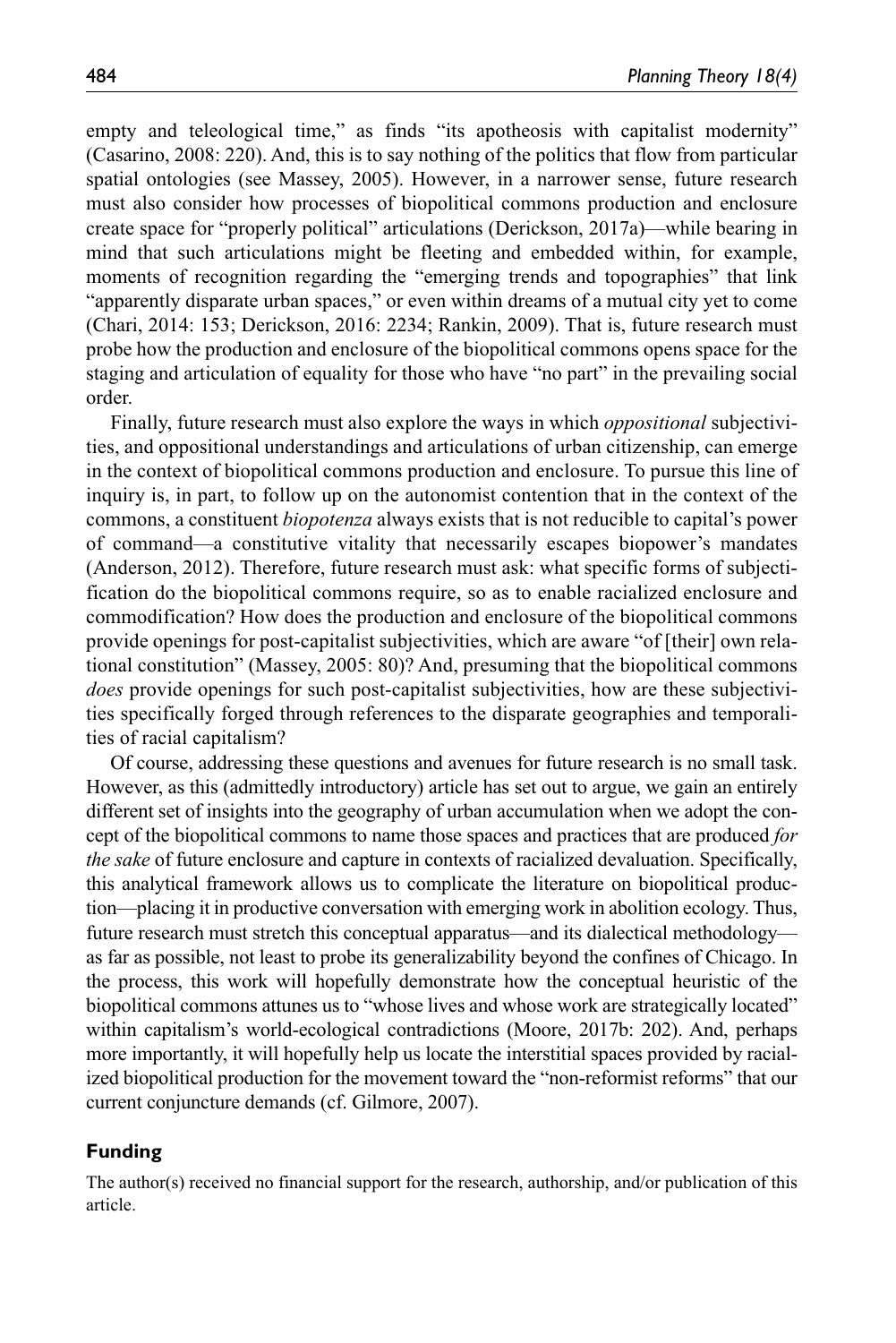## **Notes**

- 1. While acknowledging that some autonomist scholars prefer to use the term "the common," rather than "the commons," to describe these resources—because of the supposed association the latter has to pre-capitalist shared spaces—this article does not differentiate along those lines (cf. Huron, 2015). It solely uses "the commons."
- 2. As one reviewer has noted, Means (2013) uses the term "the biopolitical commons" in the title of his piece on creativity, education, and "cognitive capitalism." However, the body of his text does not define, nor make use of, "the biopolitical commons." Therefore, my development of the biopolitical commons should be understood as distinct from Means' usage—in spite of our shared appreciation for autonomist thinking on the ways in which, as Means put it, "the *object* of production increasingly tends toward the production of a *subject*" (Means, 2013: 50).
- 3. Global city theory and work on post-Fordist economic restructuring has drawn heavily on the experience of Chicago due to its place in the unequal global "transformation of the urban social fabric" in the late 20th century (cf. Brenner and Keil, 2017: 74–75). And, for many, the city's predominantly Black South and West Sides archetypically exemplify the burdens endured by the "black American subproletariat" (Wacquant, 2008: 111) under urbanized racial capitalism.
- 4. This article seeks, above all, to make a theoretical argument. For a detailed empirical overview of vacant land re-commodification and gentrification in Chicago, see Conroy (in press-a, in press-b). In those pieces, I more fully discuss these processes—re-articulating and building on what is sketched out in this section. I draw deeply on semi-structured interviews with city planners and activists, conducted during the summer of 2017, as well as on archival research conducted at the University of Chicago and the University of Illinois at Chicago.
- 5. This article was written during the tenure of Rahm Emanuel. The city's 2019 elections will likely push Chicago in a more progressive direction, and, as such, the future of policies like Large Lots remains to be seen.
- 6. This quote, and several of the ones that follow, also appear in Conroy (in press-a).
- 7. It should be noted that this article brackets many debates surrounding work on biopolitical production, so as to focus solely on the relevance of this work for our understanding of contemporary urban land use and gentrification. For example, this article does not take up the wider question of the labor theory of value, appreciating instead the commonalities between autonomist Marxist writing on gentrification and more "traditional" critical urban scholarship on rent. Further still, it does not discuss the problematic notion of "immateriality" in this work.
- 8. This notion of the "common condition of labor" under biopolitical production is somewhat surprising, given that in many ways the contemporary discourse on biopolitical production can be traced to figures like CLR James, who directly raised the question of racialization and unwaged labor under capitalism (see Cleaver, 2000).
- 9. The use of "ontology" here, and throughout this article, draws on Moore's (2017a: 7–8) contention that capitalism is "not only a social formation but an ontological one." Here, "ontological formations are [emergent,] provisionally stabilized—but uneven—practices and conceptions of time, space and identity."
- 10. Despite work on biopolitical production failing to note the active role that capital and its surrogates play in the production of the biopolitical commons, this work does note—somewhat vaguely—that "the capture and redistribution of wealth" nonetheless requires the active move toward the "*desocialization of the common*" and "the organization of the productivity of immaterial labor-power" (Hardt and Negri, 2009: 258).
- 11. This point is applicable to the abolition ecology literature broadly; with that said, there are certainly scholars who attend to the relationship between racial capitalism and urban political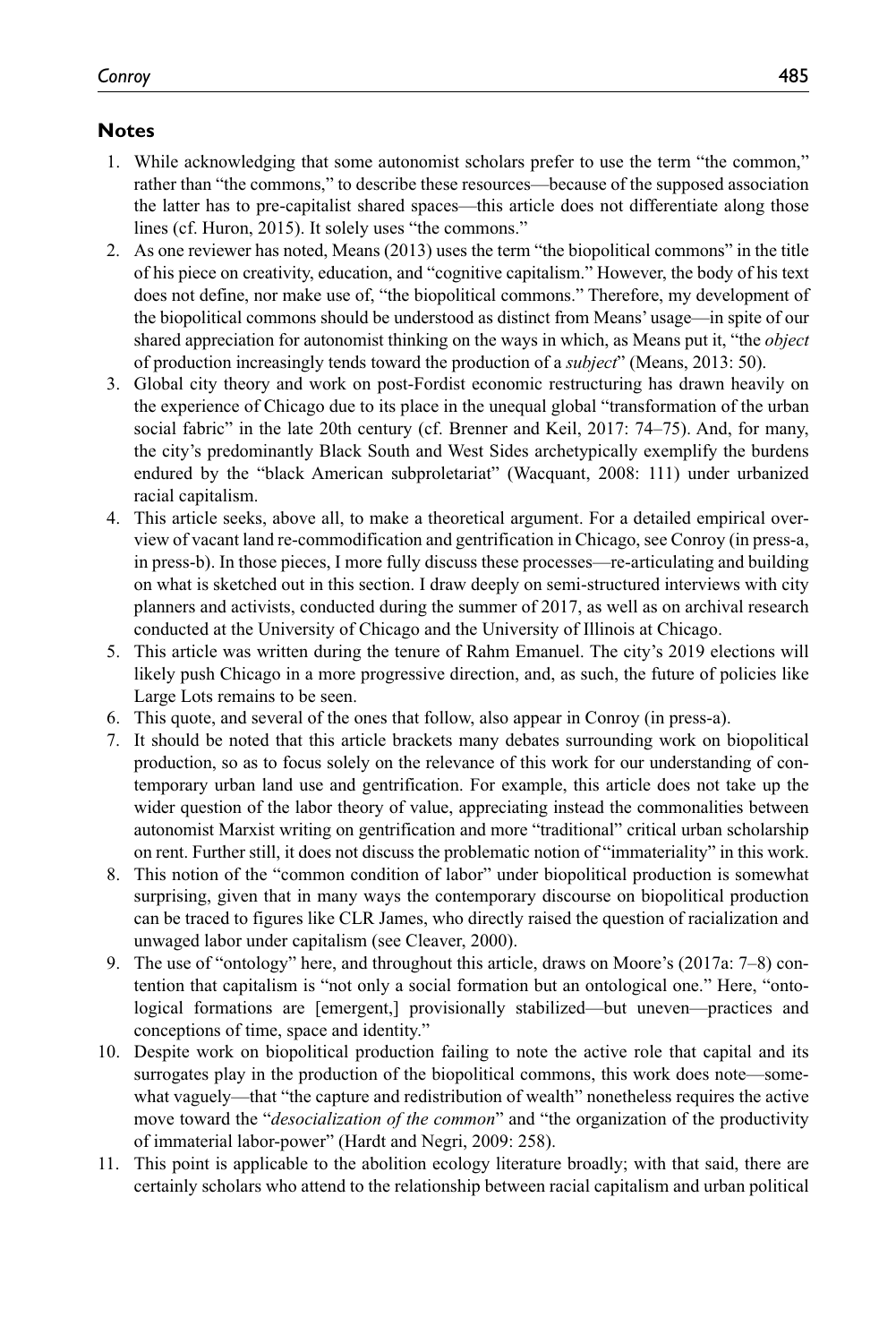ecology while maintaining a spatial ontology that actively disavows the dialectical, and Lefebvrian, lexicon (cf. Purcell, 2013a).

- 12. As is clear, the "biopolitical commons" is meant to convey something different from what is expressed by Hardt and Negri in their work on biopolitical production—and the phrase is employed because they do not use it at all in *Empire* or *Commonwealth*. The phrase does appear, however, twice in both *Multidude* and in Negri's solo-authored *Time for Revolution*, albeit to connote something other than what is developed here.
- 13. Of course, there are some specific exceptions to this general rule (cf. Ginn and Ascensão, 2018; Loughran, 2018; Pulido and de Lara, 2018).
- 14. *Dispositif* (or apparatus), in the Foucauldian sense, refers to the "heterogeneous set of institutional, cultural and juridical elements (discourses, scientific statements, laws, prisons, police measures, architectural artifacts, etc.) strategically inscribed in any power relation and acting as a network within a context of disciplinary society" (Rossi, 2012: 351). Through such networks, subjects are produced and made the object of power relations (Frost, 2019: 152).

## **ORCID iD**

William Conroy **b** <https://orcid.org/0000-0002-4398-8405>

#### **References**

- Adams R (2017) Michel Foucault: Biopolitics and biopower. *Critical Legal Thinking*, 10 May. Available at: [http://criticallegalthinking.com/2017/05/10/michel-foucault-biopolitics-bio](http://criticallegalthinking.com/2017/05/10/michel-foucault-biopolitics-biopower/)[power/](http://criticallegalthinking.com/2017/05/10/michel-foucault-biopolitics-biopower/) (accessed 28 February 2018).
- Adkins L and Jokinen E (2008) Introduction: Gender, living and labour in the fourth shift. *Nordic Journal of Feminist and Gender Research* 16(3): 138–149.
- Anderson B (2012) Affect and biopower: Towards a politics of life. *Transactions of the Institute of British Geographers* 37(1): 28–43.
- Angelo H and Wachsmuth D (2015) Urbanizing urban political ecology: A critique of methodological cityism. *International Journal of Urban and Regional Research* 39(1): 16–27.
- Betancur J (2005) Gentrification before gentrification? *The plight of Pilsen in Chicago*. Available at: [http://voorheescenter.red.uic.edu/wp-content/uploads/sites/122/2017/10/2005-Gentrifica](http://voorheescenter.red.uic.edu/wp-content/uploads/sites/122/2017/10/2005-Gentrification-before-gentrification.pdf)[tion-before-gentrification.pdf](http://voorheescenter.red.uic.edu/wp-content/uploads/sites/122/2017/10/2005-Gentrification-before-gentrification.pdf) (accessed 16 March 2018).
- Bledsoe A and Wright W (2019) The anti-Blackness of global capital. *Environment and Planning D: Society and Space* 37(1): 8–26.
- Brenner N and Keil R (2017) From global cities to globalized urbanization. In: Brenner N and Keil R (eds) *Critique of Urbanization: Selected Essays*. Berlin: Bauverlag Gütersloh, 69–84.
- Brenner N, Madden D and Wachsmuth D (2011) Assemblage urbanism and the challenges of critical urban theory. *City* 15(2): 225–240.
- Butler C (2016) Abstraction beyond a 'law of thought': On space, appropriation and concrete abstraction. Available at: [https://research-repository.griffith.edu.au/bitstream/handle/10072/99674/](https://research-repository.griffith.edu.au/bitstream/handle/10072/99674/ButlerPUB1611.pdf?sequence=1&isAllowed=y) [ButlerPUB1611.pdf?sequence=1&isAllowed=y](https://research-repository.griffith.edu.au/bitstream/handle/10072/99674/ButlerPUB1611.pdf?sequence=1&isAllowed=y) (accessed 31 January 2019).
- Camiros (2008) Greater Englewood community plan, Chicago, Illinois. Available at: [http://www.](http://www.cct.org/wp-content/uploads/2015/05/GreaterEnglewoodCommunityPlan2008.pdf) [cct.org/wp-content/uploads/2015/05/GreaterEnglewoodCommunityPlan2008.pdf](http://www.cct.org/wp-content/uploads/2015/05/GreaterEnglewoodCommunityPlan2008.pdf) (accessed 17 September 2018).

Campbell T and Sitze A (eds) (2013) *Biopolitics: A Reader*. Durham, NC: Duke University Press.

Casarino C (2008) Surplus common: A preface. In: Casarino C and Negri A (eds) *In Praise of the Common: A Conversation on Philosophy and Politics*. Minneapolis, MN: University of Minnesota Press, 1–40.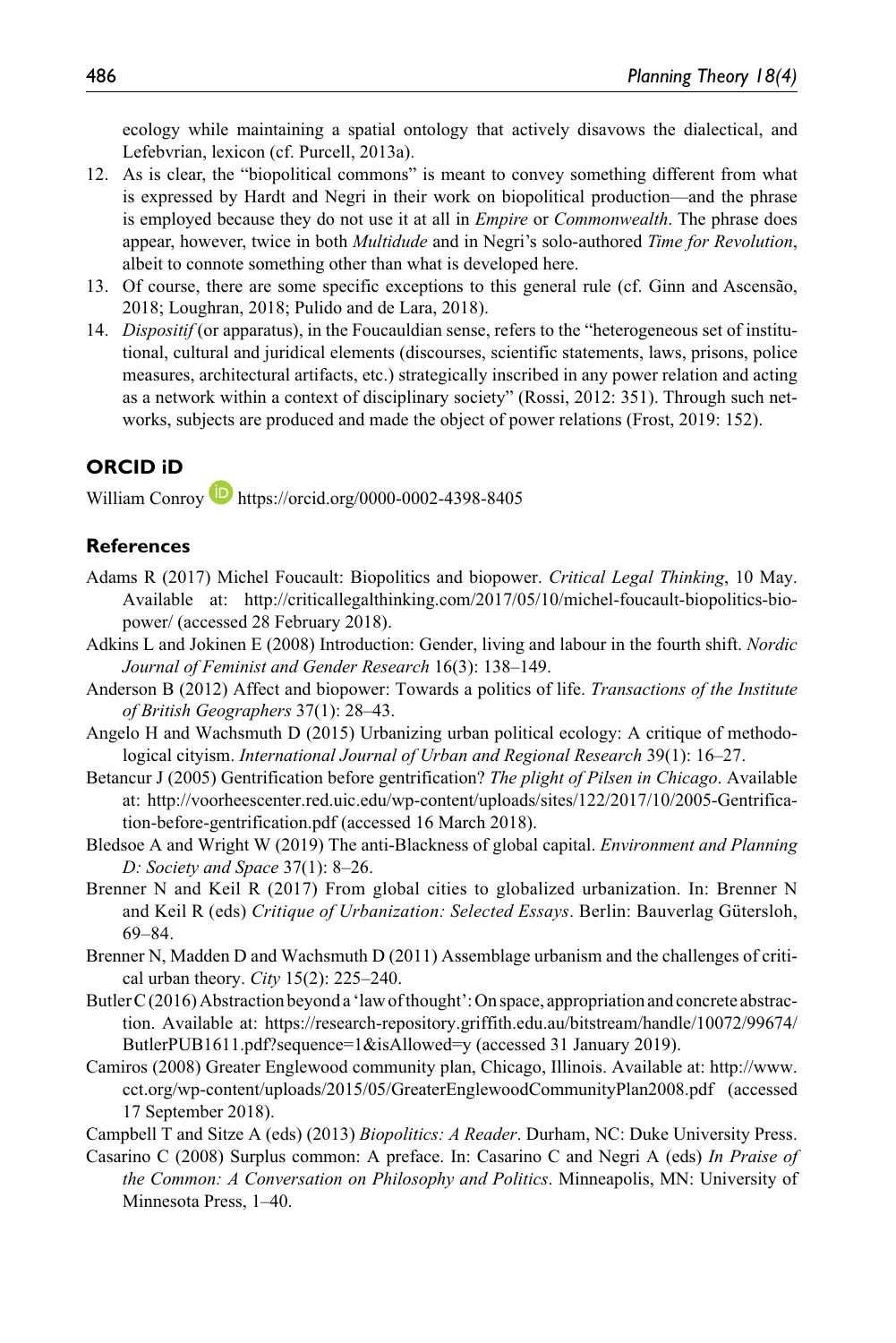- Casarino C and Negri A (2008) *In Praise of the Common: A Conversation on Philosophy and Politics*. Minneapolis, MN: University of Minnesota Press.
- Castree N (2000) Marxism and the production of nature. *Capital & Class* 24(3): 5–36.
- Chari S (2008) Critical geographies of racial and spatial control. *Geography Compass* 2(6): 1907–1921.
- Chari S (2014) An "Indian commons" in Durban? Limits to mutuality, or the city to come. *Anthropology Southern Africa* 37(3–4): 149–159.
- Chari S (2017) Detritus. Available at: <http://somatosphere.net/2017/10/detritus.html> (accessed 19 February 2019).
- Cheng W and Shabazz R (2015) Introduction: Race, space, and scale in the twenty-first century. *Occasion* 8: 1–7.
- Ciccariello-Maher G (2017) *Decolonizing Dialectics*. Durham, NC: Duke University Press.
- Cleaver H (1991) Translators' introductions: Part I. In: Negri A (ed.) *Marx beyond Marx: Lessons on the Grundrisse*. New York: Autonomedia, xix–xxvii.
- Cleaver H (2000) *Reading Capital Politically*. Chico, CA: AK Press.
- Conroy W (in press-a) *On Commodification and the Commons: Vacant Land, Space-time, and the 'Properly Political'*.
- Conroy W (in press-b) *On Gentrification and Enclosure.*
- Cooper M (2008) *Life as Surplus: Biotechnology and Capitalism in the Neoliberal Era*. Seattle, WA: University of Washington Press.
- Cowen D and Lewis N (2016) Anti-blackness and urban geopolitical economy: Reflections on Ferguson and the suburbanization of the "internal colony." *Society and Space*, 2 August. Available at: [http://societyandspace.org/2016/08/02/anti-blackness-and-urban-geopolitical](http://societyandspace.org/2016/08/02/anti-blackness-and-urban-geopolitical-economy-deborah-cowen-and-nemoy-lewis/)[economy-deborah-cowen-and-nemoy-lewis/](http://societyandspace.org/2016/08/02/anti-blackness-and-urban-geopolitical-economy-deborah-cowen-and-nemoy-lewis/) (accessed 23 January 2018).
- Cox M, Arnold G and Villamayor Tomás S (2010) A review of design principles for communitybased natural resource management. *Ecology and Society* 15(4): 38.
- Dalla Costa M (1971) Women and the subversion of the community. Available at: [https://la.utexas.](https://la.utexas.edu/users/hcleaver/357k/357kDallaCostaSubversionTable.pdf) [edu/users/hcleaver/357k/357kDallaCostaSubversionTable.pdf](https://la.utexas.edu/users/hcleaver/357k/357kDallaCostaSubversionTable.pdf) (accessed 12 October 2018).
- Dawson A (2019) *Extreme Cities: The Peril and Promise of Urban Life in the Age of Climate Change*. London: Verso Books.
- Deleuze G (1992) Postscript on the societies of control. *October* 59: 3–7.
- Derickson K (2015) Urban geography I: Locating urban theory in the "urban age." *Progress in Human Geography* 39(5): 647–657.
- Derickson K (2016) The racial state and resistance in Ferguson and beyond. *Urban Studies* 53(11): 2223–2237.
- Derickson K (2017a) Taking account of the "part of those that have no part." *Urban Studies* 54(1): 44–48.
- Derickson K (2017b) Urban geography II: Urban geography in the age of Ferguson. *Progress in Human Geography* 41(2): 230–244.
- Diken B (2004) From refugee camps to gated communities: Biopolitics and the end of the city. *Citizenship Studies* 8(1): 83–106.
- Dietz T, Ostrom E and Stern P (2003) The struggle to govern the commons. *Science* 302: 1907– 1912.
- Draus P, Roddy J and McDuffie A (2013) 'We don't have no neighbourhood': Advanced marginality and urban agriculture in Detroit. *Urban Studies* 51(12): 2523–2538.
- Fainstein S and Judd D (1999) Global forces, local strategies and urban tourism. In: Judd D and Fainstein S (eds) *The Tourist City*. New Haven, CT: Yale University Press, 1–17.
- Fanon F (1963) *The Wretched of the Earth*. New York: Grove Press.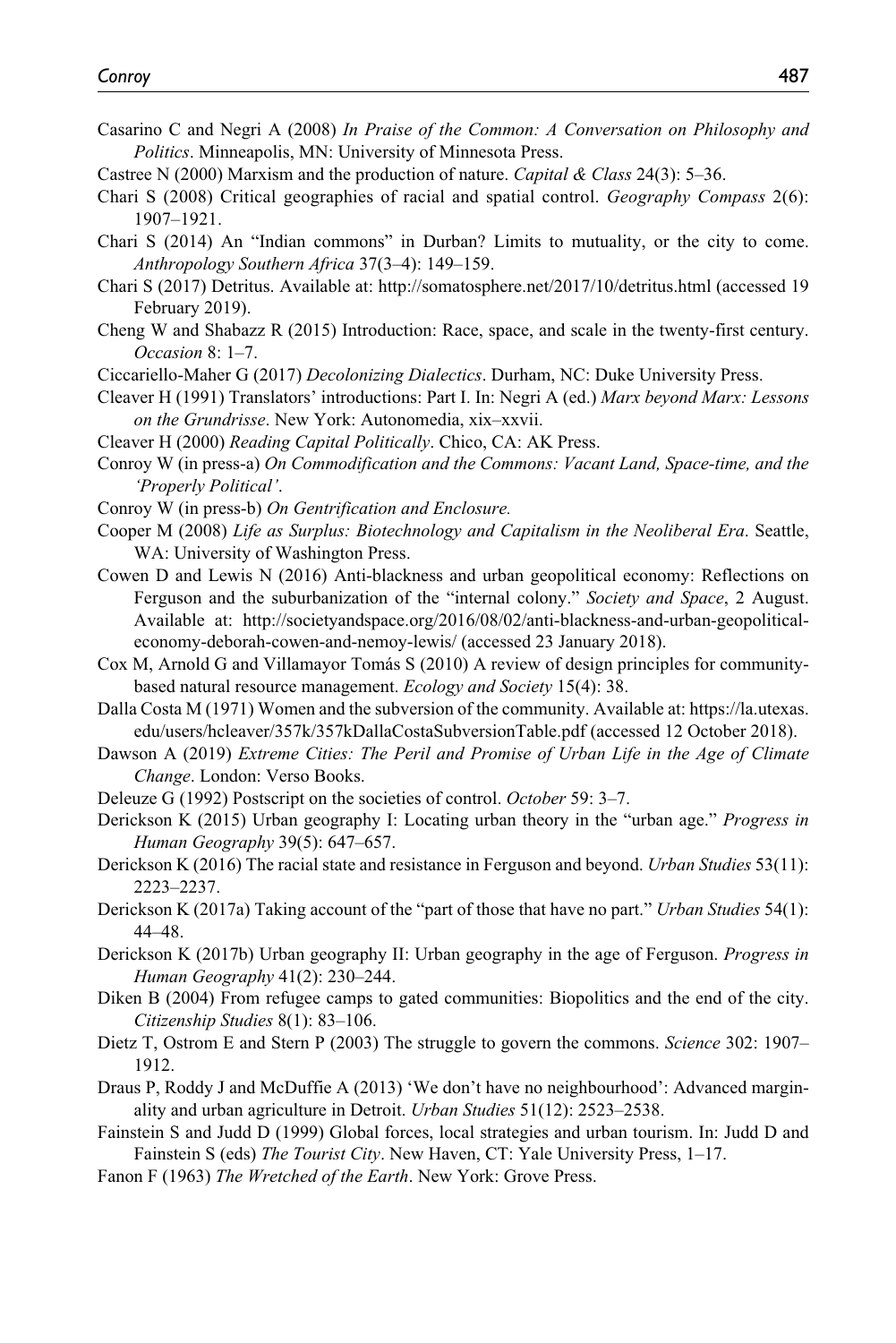- Federici S (2012) *Revolution at Point Zero: Housework, Reproduction, and Feminist Struggle*. Oakland, CA: PM Press.
- Forsyth T and Johnson C (2014) Elinor Ostrom's legacy: Governing the commons and the rational choice controversy. *Development and Change* 45(5): 1093–1110.

Foucault M (1978) *The History of Sexuality* (trans. R Hurley), vol. 1. New York: Pantheon Books. Foucault M (1986) Of other spaces. *Diacritics* 16(1): 22–27.

- Foucault M (2000) The birth of social medicine. In: Faublon J (ed) *Power: Essential Works of Foucault, 1954–1984*. New York: New Press, 134–156.
- Foucault M (2003) *Society Must Be Defended: Lectures at the College De France, 1975–76*. New York: Picador.
- Frassinelli P (2011) Biopolitical production, the common, and a happy ending: On Michael Hardt and Antonio Negri's Commonwealth. *Critical Arts* 25(2): 119–131.
- Frost T (2019) The Dispositif between Foucault and Agamben. *Law, Culture and the Humanities* 15(1): 151–171.
- Gibson-Graham JK (2006) *A Postcapitalist Politics*. Minneapolis, MN: University of Minnesota Press.
- Gilmore R (2002) Fatal couplings of power and difference: Notes on racism and geography. *The Professional Geographer* 54(1): 15–24.
- Gilmore R (2007) *Golden Gulag: Prisons, Surplus, Crisis, and Opposition in Globalizing California*. Berkeley, CA: University of California Press.
- Ginn F and Ascensão E (2018) Autonomy, erasure, and persistence in the urban gardening commons. *Antipode* 50(4): 929–952.
- Gregory D (2008) The biopolitics of Baghdad: Counterinsurgency and the counter-city. *Human Geography* 1(1): 6–27.
- Guattari F and Negri A (1990) *Communists Like Us*. New York: Autonomedia.
- Haraway D (2013) The biopolitics of postmodern bodies: Constitutions and self in immune system discourse. In: Campbell T and Sitze A (eds) *Biopolitics: A Reader*. Durham, NC: Duke University Press, 274–309.
- Hardt M (1991) Translator's forward. In: Negri A (ed.) *The Savage Anomaly*. Minneapolis, MN: University of Minnesota Press, xi–xvi.
- Hardt M (1999) Affective labor. *Boundary* 226(2): 89–100.
- Hardt M and Negri A (2000) *Empire*. Cambridge, MA: Harvard University Press.
- Hardt M and Negri A (2001) Adventures of the multitude: Response of the authors. *Rethinking Marxism* 13(3–4): 236–243.
- Hardt M and Negri A (2004) *Multitude: War and Democracy in the Age of Empire*. New York: Penguin Press.
- Hardt M and Negri A (2009) *Commonwealth*. Cambridge, MA: Harvard University Press.
- Hardt M and Negri A (2017) *Assembly*. Oxford: Oxford University Press.
- Heynen N (2016) Urban political ecology II: The abolitionist century. *Progress in Human Geography* 40(6): 839–845.
- Heynen N, Kaika M, Swyngedouw E, et al. (2006) *In the Nature of Cities: Urban Political Ecology and the Metabolism of Urban Environments*. London: Routledge.
- Huron A (2015) Working with strangers in saturated space: Reclaiming and maintaining the urban commons. *Antipode* 47(4): 963–979.
- Huron A (2017) Theorising the urban commons: New thoughts, tensions and paths forward. *Urban Studies* 54(4): 1062–1069.
- Jeffrey A, McFarlane C and Vasudevan A (2012) Rethinking enclosure: Space, subjectivity and the commons. *Antipode* 44(4): 1247–1267.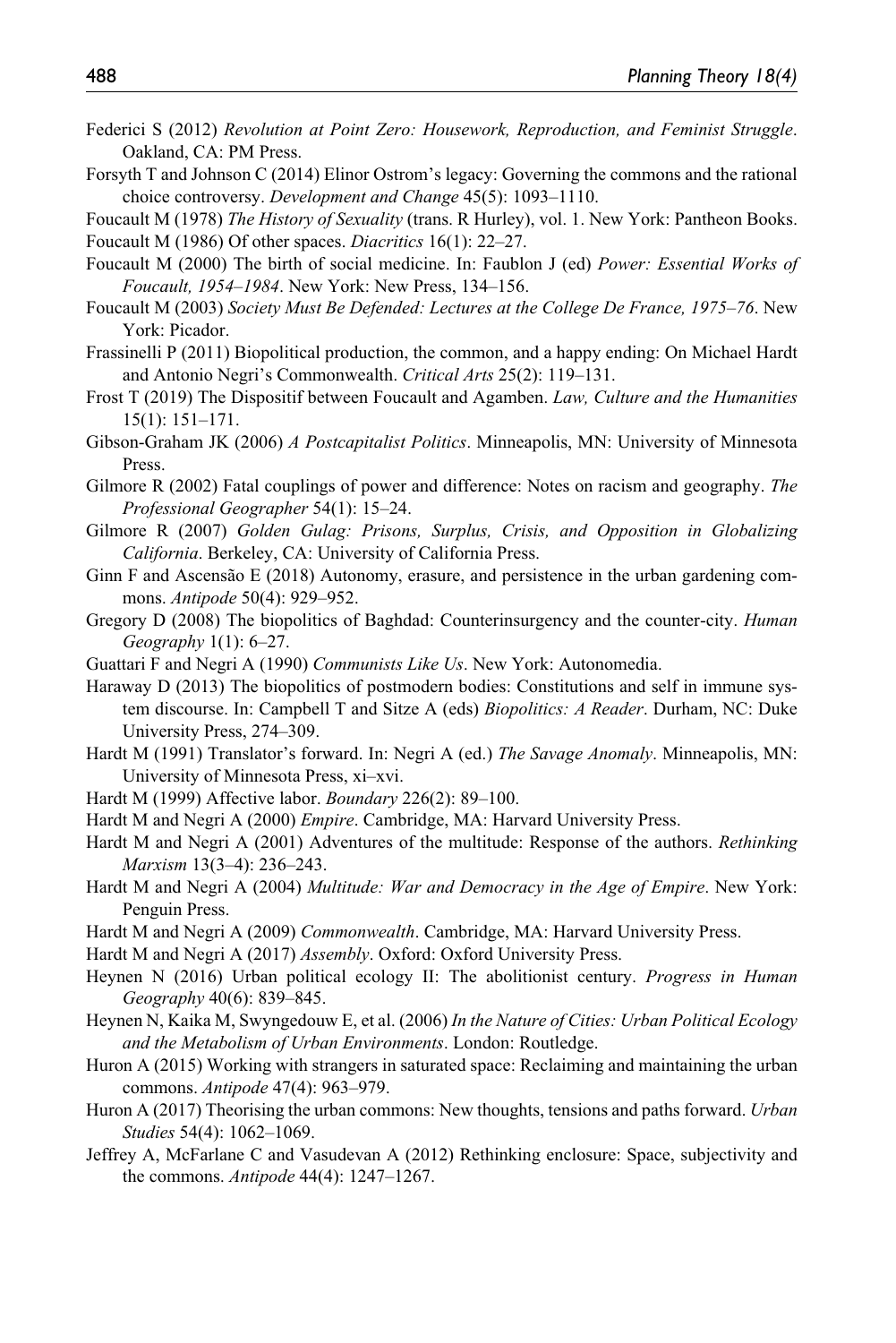- Kaika M and Swyngedouw E (2011) The urbanization of nature: Great promises, impasse, and new beginnings. In: Bridge G and Watson S (eds) *The New Blackwell Companion to the City*. Oxford: Blackwell, 96–107.
- Kamalipour H and Peimani N (2015) Assemblage thinking and the city: Implications for urban studies. *Current Urban Studies* 3: 402–408.
- Kohn E (2015) Anthropology of ontologies. *Annual Review of Anthropology* 44: 311–327.
- Lazzarato M (1996) Immaterial labor. In: Hardt M and Virno P (eds) *Radical Thought in Italy: A Potential Politics*. Minneapolis, MN: University of Minnesota Press, 133–148.
- Lefebvre H (1991) *The Production of Space*. Oxford: Blackwell.
- Lemke T (2002) Foucault, governmentality, and critique. *Rethinking Marxism* 14(3): 49–64.
- Lemke T (2015) Rethinking biopolitics: The new materialism and the political economy of life. In: Wilmer SE and Zukauskaite A (eds) *Resisting Biopolitics: Philosophical, Political, and Performative Strategies*. London: Routledge, 57–73.
- Local Initiatives Support Corporation (LISC) (2015) Chicago large lots activation guide. Available at: [www.largelots.org/static/documents/LISC%20Large%20Lots%20Activation%20Guide.](www.largelots.org/static/documents/LISC%20Large%20Lots%20Activation%20Guide.pdf) [pdf](www.largelots.org/static/documents/LISC%20Large%20Lots%20Activation%20Guide.pdf) (accessed 19 October 2018).
- Loughran K (2018) Urban parks and urban problems: An historical perspective on green space development as a cultural fix. *Urban Studies*. Epub ahead of print 29 May. DOI: 10.1177/0042098018763555.
- McIntyre M and Nast H (2011) Bio(necro)polis: Marx, surplus populations, and the spatial dialectics of reproduction and "race." *Antipode* 43(5): 1465–1488.
- McKittrick K (2006) *Demonic Grounds: Black Women and the Cartographies of Struggle*. Minneapolis, MN: University of Minnesota Press.
- Marks B (2012) Autonomist Marxist theory and practice in the current crisis. *ACME: An International Journal for Critical Geographies* 11(3): 467–491.
- Massey D (2005) *For Space*. London: SAGE.
- Mattei U and Quarta A (2015) Right to the city or urban commoning? Thoughts on the generative transformation of property law. *The Italian Law Journal* 1(2): 303–325.
- Means A (2013) Creativity and the biopolitical commons in secondary and higher education. *Policy Futures in Education* 11(1): 47–58.
- Melamed J (2015) Racial capitalism. *Critical Ethnic Studies* 1(1): 76–85.
- Merla-Watson C (2012) Bridging common grounds: Metaphor, multitude, and Chicana third space feminism. *ACME: An International Journal for Critical Geographies* 11(3): 492–511.
- Merrifield A (1993) Place and space: A Lefebvrian reconciliation. *Transactions of the Institute of British Geographers* 18(4): 516–531.
- Mezzadra S and Neilson B (2015) Operations of capital. *South Atlantic Quarterly* 114(1): 1–9.
- Mies M (1986) *Patriarchy and Accumulation on a World Scale*. New York: Zed Books.
- Montag W (2002) Toward a conception of racism without race: Foucault and contemporary biopolitics. *Pli* 13: 113–125.
- Moore J (2015) *Capitalism in the Web of Life: Ecology and the Accumulation of Capital*. New York: Verso Books.
- Moore J (2017a) The capitalocene, part I: On the nature and origins of our ecological crisis. *Journal of Peasant Studies* 44: 594–630.
- Moore J (2017b) World accumulation and planetary life, or, why capitalism will not survive until the "last tree is cut." *IPPR Progressive Review* 24(3): 175–202.
- Moore J (2018) The capitalocene part II: Accumulation by appropriation and the centrality of unpaid work/energy. *The Journal of Peasant Studies* 45(2): 237–279.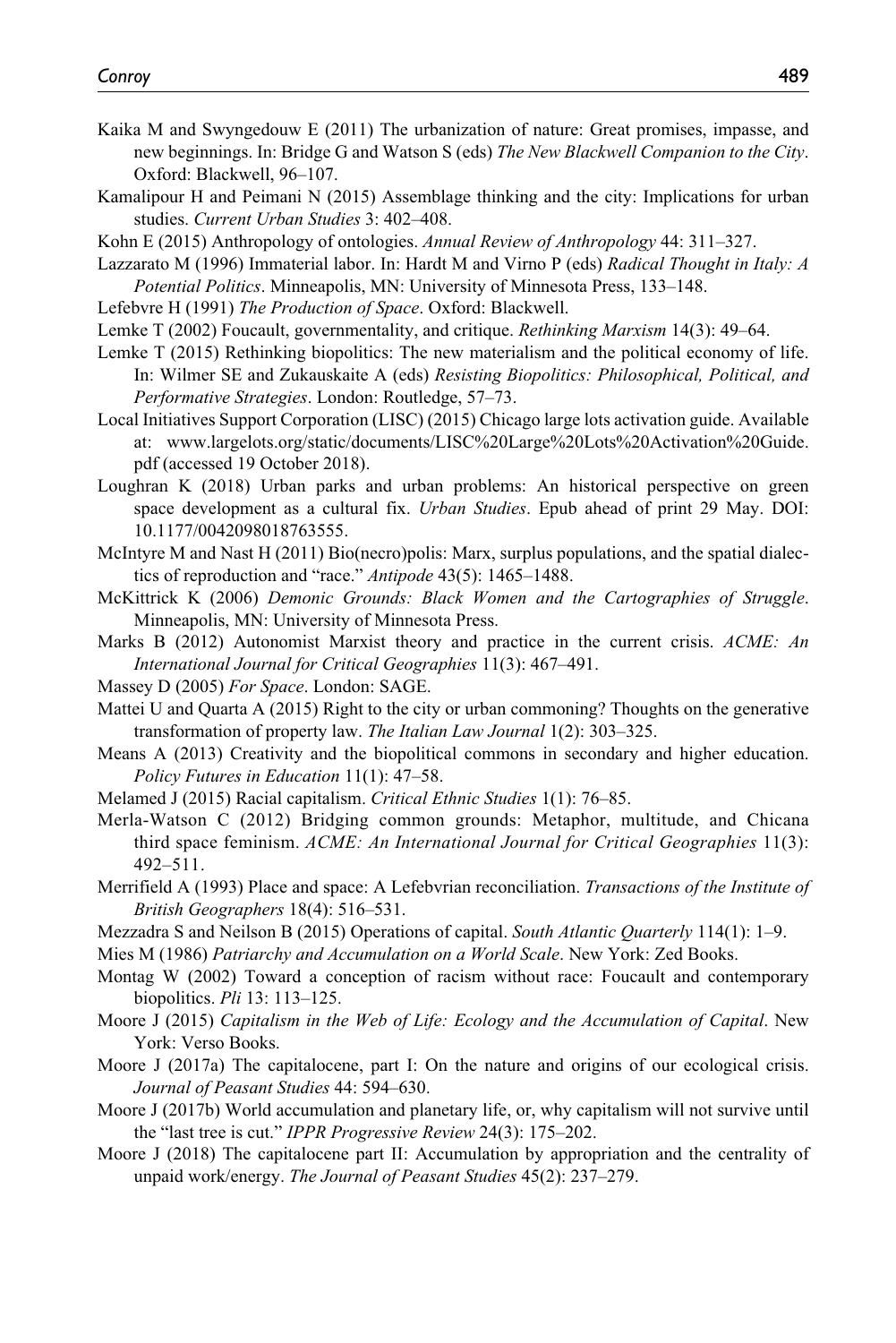- Negri A (2008) The labor of the multitude and the fabric of biopolitics. *Mediations: Journal of the Marxist Literary Group* 23(2): 8–25.
- Nelson S and Braun B (2017) Autonomia in the anthropocene: New challenges to radical politics. *The South Atlantic Quarterly* 116(2): 223–235.
- Oksala J (2016) Affective labor and feminist politics. *Signs: Journal of Women in Culture and Society* 41(2): 281–303.
- Parenti C (2016) Environment-making in the capitalocene: Political ecology of the state. In: Moore J (ed.) *Anthropocene or Capitalocene? Nature, History, and the Crisis of Capitalism*. Oakland, CA: PM Press, 166–184.
- Patel R and Moore J (2017) *A History of the World in Seven Cheap Things: A Guide to Capitalism, Nature, and the Future of the Planet*. Berkeley, CA: University of California Press.
- Pulido L (2016) Flint, environmental racism, and racial capitalism. *Capitalism Nature Socialism* 27(3): 1–16.
- Pulido L (2017) Geographies of race and ethnicity II: Environmental racism, racial capitalism and state-sanctioned violence. *Progress in Human Geography* 41(4): 524–533.
- Pulido L and de Lara J (2018) Reimagining "justice" in environmental justice: Radical ecologies, decolonial thought, and the Black radical tradition. *Environment and Planning E: Nature and Space* 1(1–2): 76–98.
- Purcell M (2013a) A new land: Deleuze and Guattari and planning. *Planning Theory & Practice* 14(1): 20–38.
- Purcell M (2013b) Possible worlds: Henri Lefebvre and the right to the city. *Journal of Urban Affairs* 36(1): 141–154.
- Rabinow P and Rose N (2006) Biopower today. *Biosocieties* 1(2): 195–217.
- Rankin K (2009) Critical development studies and the praxis of planning. *City* 13(2–3): 219–229.
- Rossi U (2012) On the varying ontologies of capitalism: Embeddedness, dispossession, subsumption. *Progress in Human Geography* 37(3): 348–365.
- Safransky S (2014) Greening the urban frontier: Race, property, and resettlement in Detroit. *Geoforum* 56: 237–248.
- Schueller M (2009) Decolonizing global theories today. *Interventions: International Journal of Postcolonial Studies* 11(2): 235–254.
- Sevilla-Buitrago A (2017) Gramsci and Foucault in Central Park: Environmental hegemonies, pedagogical spaces and integral state formations. *Environment and Planning D: Society and Space* 35(1): 165–183.
- Sheppard E (2008) Geographic dialectics? *Environment and Planning A* 40: 2603–2612.
- Sheppard E, Leitner H and Maringanti A (2013) Provincializing global urbanism: A manifesto. *Urban Geography* 34(7): 893–900.
- Stanek L (2008) Space as concrete abstraction: Hegel, Marx and modern urbanism in Henri Lefebvre. In: Goonewardena K, Kipfer S, Milgrom R, et al. (eds) *Space, Difference, Everyday Life: Reading Henri Lefebvre*. London: Routledge, 62–79.
- Stavrides S (2016) Toward an architecture of commoning. *Asap/Journal* 1(1): 77–94.
- Stein S (2019) Gentrification is a feature, not a bug, of capitalist urban planning. *Jacobin*, 12 March. Available at: [https://www.jacobinmag.com/2019/03/gentrification-is-a-feature-not-a](https://www.jacobinmag.com/2019/03/gentrification-is-a-feature-not-a-bug-of-capitalist-urban-planning)[bug-of-capitalist-urban-planning](https://www.jacobinmag.com/2019/03/gentrification-is-a-feature-not-a-bug-of-capitalist-urban-planning) (accessed 2 April 2019).
- Swyngedouw E (2017) More-than-human constellations as immuno-biopolitical fantasy in the urbicene. *New Geographies* 1: 20–27.
- Tierney T (2016) Roberto Esposito's "affirmative biopolitics" and the gift. *Theory, Culture & Society* 33(2): 53–76.
- Tsing A (2015) *The Mushroom at the End of the World: On the Possibility of Life in Capitalist Ruins*. Princeton, NJ: Princeton University Press.